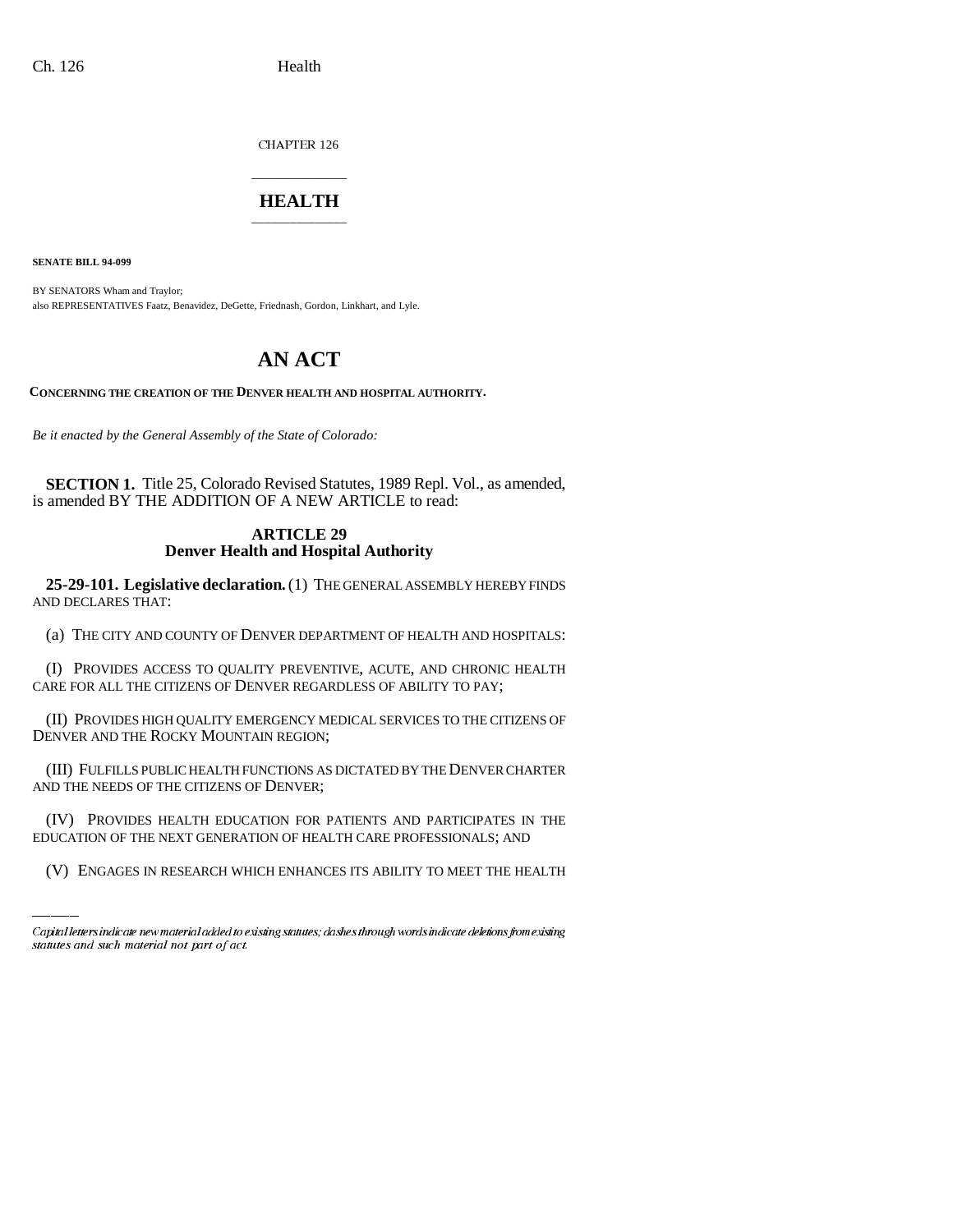CARE NEEDS OF PATIENTS OF THE DENVER HEALTH SYSTEM.

(b) IN ORDER TO CARRY OUT ITS PATIENT CARE AND COMMUNITY SERVICE MISSION IN AN ERA OF HEALTH CARE REFORM, IT IS NECESSARY THAT THE DENVER HEALTH SYSTEM BE ABLE TO TAKE WHATEVER ACTIONS ARE NECESSARY TO ENABLE ITS CONTINUATION AS A SYSTEM WHICH PROVIDES THE FINEST POSSIBLE QUALITY OF HEALTH CARE.

(c) IT IS ESSENTIAL THAT THE DENVER HEALTH SYSTEM BE ABLE TO MAXIMIZE ITS ECONOMIC VIABILITY AND PRODUCTIVITY IN ORDER TO AVOID BECOMING INCREASINGLY DEPENDENT ON CITY, STATE, AND OTHER GOVERNMENTAL SUBSIDIES.

(d) BOTH THE QUALITY AND ECONOMIC VIABILITY OF THE DENVER HEALTH SYSTEM WILL BE DIFFICULT TO MAINTAIN IN THE FUTURE UNDER THE PRESENT CONSTRAINTS IMPOSED BY GOVERNMENT POLICY AND REGULATION.

(e) THE NEEDS OF THE CITIZENS OF THE STATE OF COLORADO AND OF THE CITY AND COUNTY OF DENVER WILL THEREFORE BE BEST SERVED IF THE DENVER HEALTH SYSTEM IS OPERATED BY A POLITICAL SUBDIVISION CHARGED WITH CARRYING OUT THE MISSION AND PROGRAMS OF THE DENVER HEALTH SYSTEM.

(2) THE GENERAL ASSEMBLY FURTHER FINDS AND DECLARES THAT, AFTER THE TRANSFER DATE, ALL NEW EMPLOYEES OF THE DENVER HEALTH SYSTEM SHALL BE EMPLOYEES OF THE AUTHORITY.

**25-29-102. Definitions.** AS USED IN THIS ARTICLE, UNLESS THE CONTEXT OTHERWISE REQUIRES:

(1) "AUTHORITY" MEANS THE POLITICAL SUBDIVISION AND BODY CORPORATE KNOWN AS THE DENVER HEALTH AND HOSPITAL AUTHORITY CREATED BY THIS ARTICLE.

(2) "BOARD" OR "BOARD OF DIRECTORS" MEANS THE BOARD OF DIRECTORS OF THE AUTHORITY.

(3) "CITY" MEANS THE CITY AND COUNTY OF DENVER AS CONSTITUTED UNDER ARTICLE XX OF THE STATE CONSTITUTION.

(4) "CITY EMPLOYEE" MEANS A PERSON EMPLOYED BY THE CITY AND COUNTY OF DENVER, WHETHER OR NOT A CLASSIFIED EMPLOYEE.

(5) "DENVER HEALTH SYSTEM" MEANS THE PROGRAMS, SERVICES, AND FACILITIES OPERATED BY THE DENVER DEPARTMENT OF HEALTH AND HOSPITALS PRIOR TO THE TRANSFER DATE.

(6) "DEPARTMENT" MEANS THE DENVER DEPARTMENT OF HEALTH AND HOSPITALS.

(7) "HEALTH SYSTEM" MEANS THE DENVER HEALTH SYSTEM OR THE PROGRAMS, SERVICES, AND FACILITIES OPERATED BY THE AUTHORITY AFTER THE TRANSFER DATE.

(8) "HEALTH SYSTEM ASSETS" MEANS ALL PROPERTY OR RIGHTS IN PROPERTY,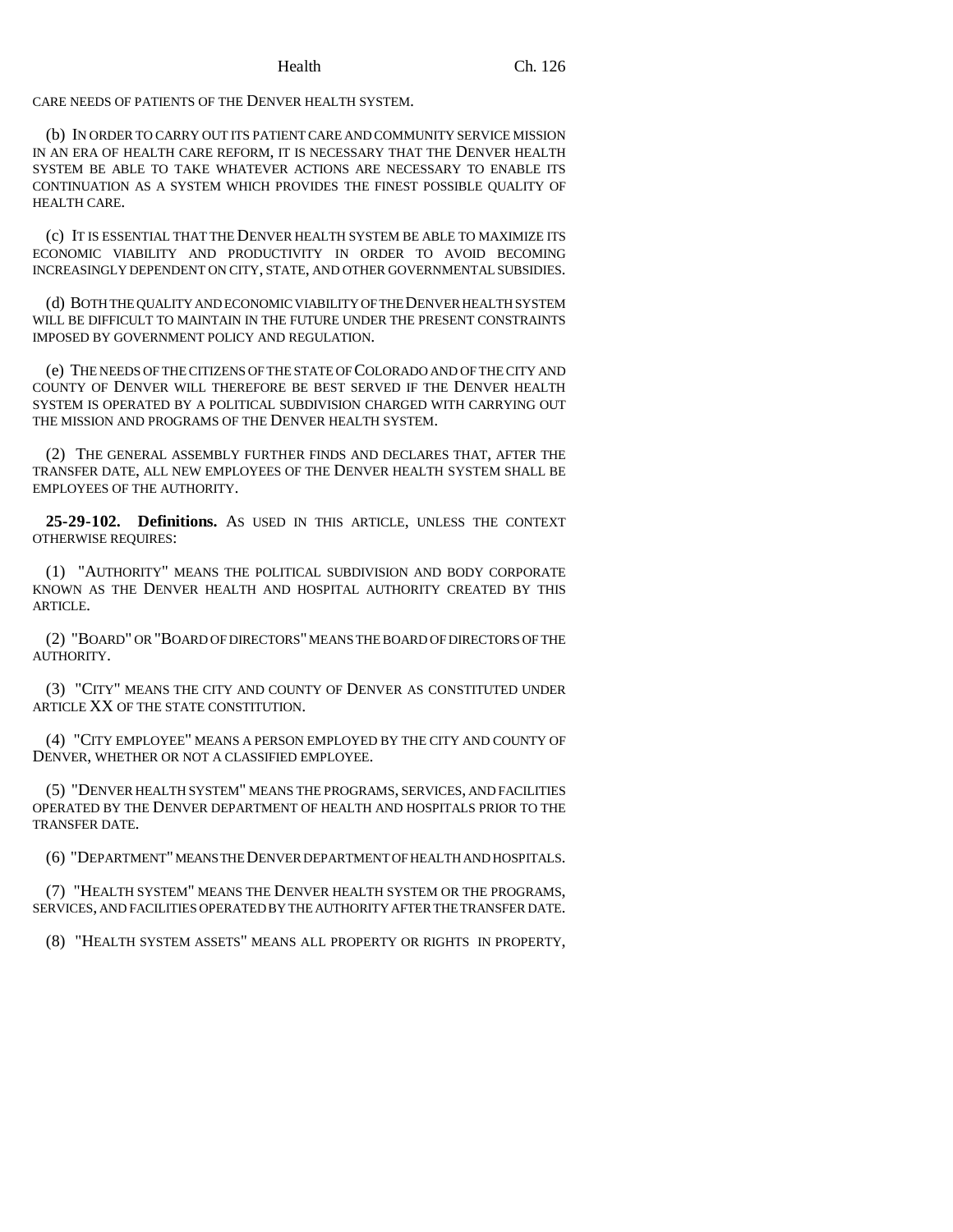REAL AND PERSONAL, TANGIBLE AND INTANGIBLE EXISTING ON THE TRANSFER DATE, USED BY OR ACCRUING TO THE DEPARTMENT IN THE NORMAL COURSE OF OPERATIONS.

(9) "HEALTH SYSTEM LIABILITIES" MEANS ALL DEBTS OR OTHER OBLIGATIONS, CONTINGENT OR CERTAIN, OWING ON THE TRANSFER DATE, TO ANY PERSON OR OTHER ENTITY, ARISING OUT OF THE OPERATION OF THE DENVER HEALTH SYSTEM AND INCLUDING, WITHOUT LIMITATION, ALL DEBTS FOR THE PURCHASE OF GOODS AND SERVICES, WHETHER OR NOT DELIVERED, AND OBLIGATIONS FOR THE DELIVERY OF SERVICES, WHETHER OR NOT PERFORMED.

(10) "MAYOR" MEANS THE MAYOR OF THE CITY AND COUNTY OF DENVER.

(11) "TRANSFER DATE" MEANS A DATE AGREED TO BY THE CITY AND THE AUTHORITY FOR THE TRANSFER OF DENVER HEALTH SYSTEM ASSETS TO AND THE ASSUMPTION OF HEALTH SYSTEM LIABILITIES BY SUCH AUTHORITY.

**25-29-103. Denver health and hospital authority.** (1) THERE IS HEREBY CREATED THE DENVER HEALTH AND HOSPITAL AUTHORITY, WHICH SHALL BE A BODY CORPORATE AND A POLITICAL SUBDIVISION OF THE STATE, WHICH SHALL NOT BE AN AGENCY OF THE STATE OR LOCAL GOVERNMENT, AND WHICH SHALL NOT BE SUBJECT TO ADMINISTRATIVE DIRECTION OR CONTROL BY ANY DEPARTMENT, COMMISSION, BOARD, BUREAU, OR AGENCY OF STATE OR LOCAL GOVERNMENT.

THE AUTHORITY SHALL BE GOVERNED BY A NINE-MEMBER BOARD OF DIRECTORS WHICH SHALL BE RESPONSIBLE FOR THE OPERATION OF THE HEALTH SYSTEM. THE MAYOR SHALL APPOINT THE MEMBERS OF THE BOARD WHOSE APPOINTMENTS SHALL BE CONDITIONED UPON CONFIRMATION BY THE DENVER CITY COUNCIL. OF THE NINE MEMBERS FIRST APPOINTED, FOUR SHALL SERVE A TERM OF TWO YEARS AND FIVE SHALL SERVE A TERM OF FIVE YEARS. THEREAFTER, ALL MEMBERS SHALL SERVE FIVE-YEAR TERMS. THE SEVEN MEMBERS OF THE DENVER BOARD OF HEALTH AND HOSPITALS, REGARDLESS OF CONSTRAINTS UPON THE TERMS OF OFFICE OR ANY APPOINTMENTS OR REAPPOINTMENTS TO THE DENVER BOARD OF HEALTH AND HOSPITALS, SHALL SERVE EX OFFICIO AS A NONVOTING ADVISORY PANEL TO THE AUTHORITY'S BOARD. IN THE EVENT THE DENVER CHARTER NO LONGER PROVIDES FOR THE DENVER BOARD OF HEALTH AND HOSPITALS, THE SEVEN MEMBERS OF SUCH BOARD SHALL NO LONGER SERVE THE AUTHORITY IN ANY CAPACITY. ACTIONS OF THE BOARD SHALL REQUIRE THE AFFIRMATIVE VOTE OF THE MAJORITY OF THE TOTAL MEMBERSHIP OF THE BOARD. THE BOARD SHALL ANNUALLY ELECT A CHAIRPERSON FROM AMONG ITS MEMBERS. ANY MEMBER MAY BE ELECTED TO SERVE SUCCESSIVE TERMS AS CHAIRPERSON.

(3) EACH MEMBER OF THE BOARD OF DIRECTORS SHALL HOLD OFFICE UNTIL A SUCCESSOR IS APPOINTED AND QUALIFIED. ANY MEMBER SHALL BE ELIGIBLE FOR REAPPOINTMENT, BUT VOTING MEMBERS SHALL NOT BE ELIGIBLE TO SERVE MORE THAN TWO CONSECUTIVE FULL TERMS. MEMBERS OF THE BOARD SHALL RECEIVE NO COMPENSATION FOR SUCH SERVICES BUT MAY BE REIMBURSED FOR NECESSARY EXPENSES WHILE SERVING ON THE BOARD. ANY VACANCY IN OFFICE SHALL BE FILLED IN THE SAME MANNER PROVIDED FOR ORIGINAL APPOINTMENTS.

(4) ANY MEMBER MAY BE REMOVED PURSUANT TO CITY ORDINANCE FOR ANY CAUSE WHICH RENDERS THE MEMBER UNFIT FOR THE POSITION AFTER WRITTEN NOTICE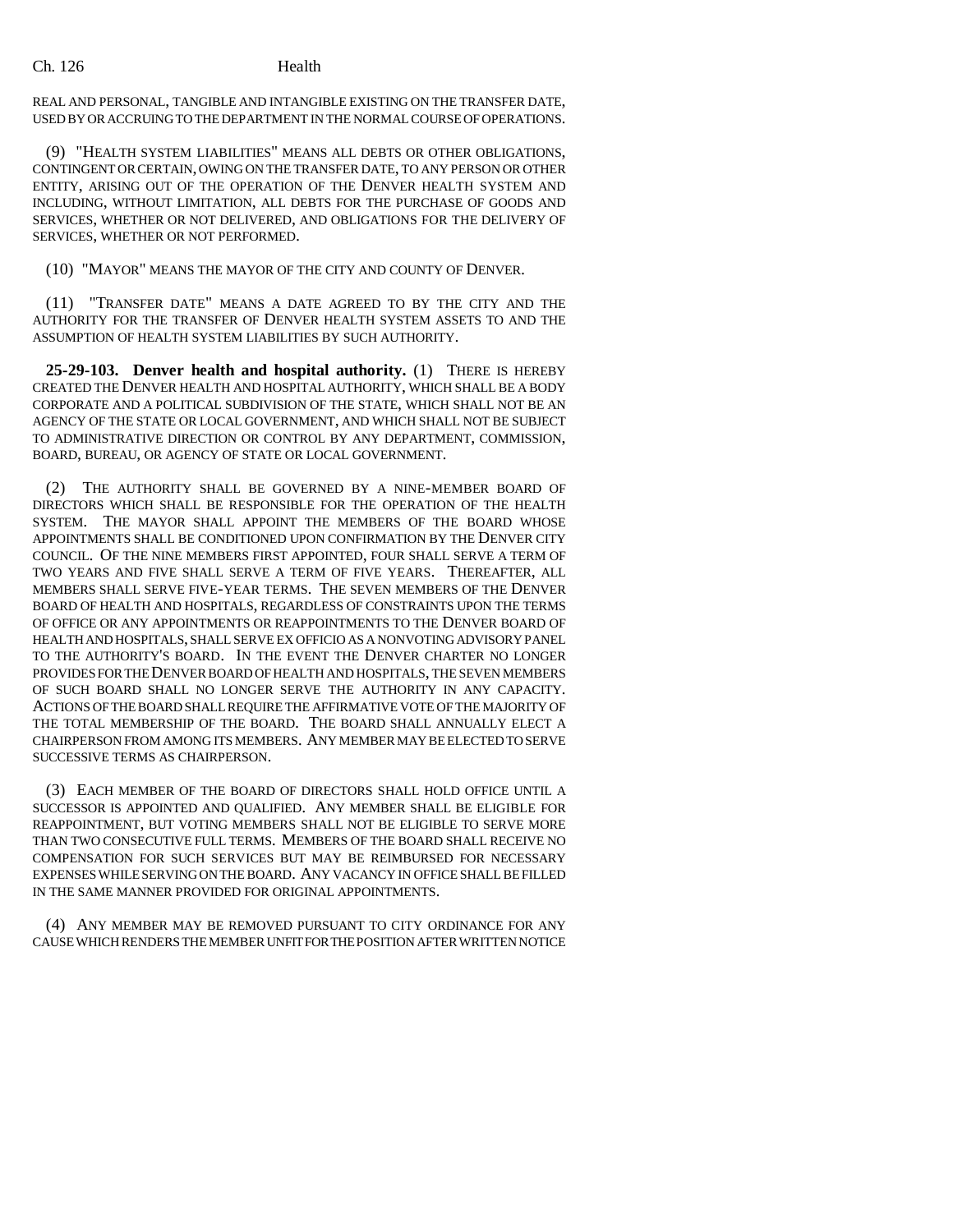HAS BEEN PROVIDED TO THE MEMBER BY THE MAYOR OR COUNCIL OF THE CITY STATING THE SPECIFIC GROUNDS WHICH CONSTITUTE CAUSE FOR REMOVAL AND UPON PROVIDING THE MEMBER AN OPPORTUNITY TO BE HEARD.

(5) NO PART OF THE REVENUES OR ASSETS OF THE AUTHORITY SHALL INURE TO THE BENEFIT OF, OR BE DISTRIBUTED TO, MEMBERS OF THE BOARD OF DIRECTORS, OFFICERS OF THE AUTHORITY, OR ANY OTHER PRIVATE PERSON OR ENTITY; EXCEPT THAT THE AUTHORITY MAY MAKE REASONABLE PAYMENTS FOR EXPENSES INCURRED ON ITS BEHALF RELATING TO ANY OF ITS LAWFUL PURPOSES AND THE AUTHORITY IS ALSO AUTHORIZED AND EMPOWERED TO PAY REASONABLE COMPENSATION FOR SERVICES RENDERED TO OR FOR ITS BENEFIT RELATING TO ANY OF ITS LAWFUL PURPOSES.

(6) THE AUTHORITY AND ITS CORPORATE EXISTENCE SHALL CONTINUE UNTIL TERMINATED BY LAW; EXCEPT THAT NO SUCH LAW SHALL TAKE EFFECT SO LONG AS THE AUTHORITY HAS OUTSTANDING BONDS, NOTES, OR OTHER OBLIGATIONS UNLESS ADEQUATE PROVISIONS HAVE BEEN MADE FOR THE PAYMENT OF SUCH OUTSTANDING DEBT.

**25-29-104. Mission of the authority - action of the board of directors.** (1) THE MISSION OF THE AUTHORITY IS TO:

(a) PROVIDE ACCESS TO QUALITY PREVENTIVE, ACUTE, AND CHRONIC HEALTH CARE FOR ALL THE CITIZENS OF DENVER REGARDLESS OF ABILITY TO PAY;

(b) PROVIDE HIGH QUALITY EMERGENCY MEDICAL SERVICES TO DENVER AND THE ROCKY MOUNTAIN REGION;

(c) FULFILL PUBLIC HEALTH FUNCTIONS IN ACCORDANCE WITH THE AGREEMENT ENTERED INTO WITH THE CITY PURSUANT TO THE AUTHORITY GRANTED IN SECTION 25-29-105 AND THE NEEDS OF THE CITIZENS OF DENVER;

(d) PROVIDE FOR THE HEALTH EDUCATION OF PATIENTS AND TO PARTICIPATE IN THE EDUCATION OF THE NEXT GENERATION OF HEALTH CARE PROFESSIONALS; AND

(e) ENGAGE IN RESEARCH TO THE EXTENT THAT IT ENHANCES THE ABILITY OF THE AUTHORITY TO MEET THE HEALTH CARE NEEDS OF ITS PATIENTS.

(2) THE BOARD OF DIRECTORS SHALL NOT TRANSFER ASSETS OF THE AUTHORITY OR OF THE HEALTH SYSTEM TO ANY PERSON OR ENTITY EXCEPT FOR SUCH GRANTS OR TRANSFERS AS MAY BE INCIDENTAL TO HEALTH SYSTEM PROGRAMS AND WHICH ARE CONSISTENT WITH THE PURPOSES OF THIS ARTICLE.

(3) UPON THE DISSOLUTION OF THE AUTHORITY, ALL ASSETS OF THE AUTHORITY, AFTER THE SATISFACTION OF CREDITORS, SHALL REVERT TO THE CITY.

(4) THE BUSINESS ACTIVITIES OF THE AUTHORITY, INCLUDING ANY JOINT VENTURES, SHALL BE PRIMARILY IN FURTHERANCE OR IN SUPPORT OF THE DUTIES AND RESPONSIBILITIES OF THE HEALTH SYSTEM AS SPECIFIED IN SUBSECTION (1) OF THIS SECTION.

**25-29-105. Transfer of health system assets and liabilities to the authority.**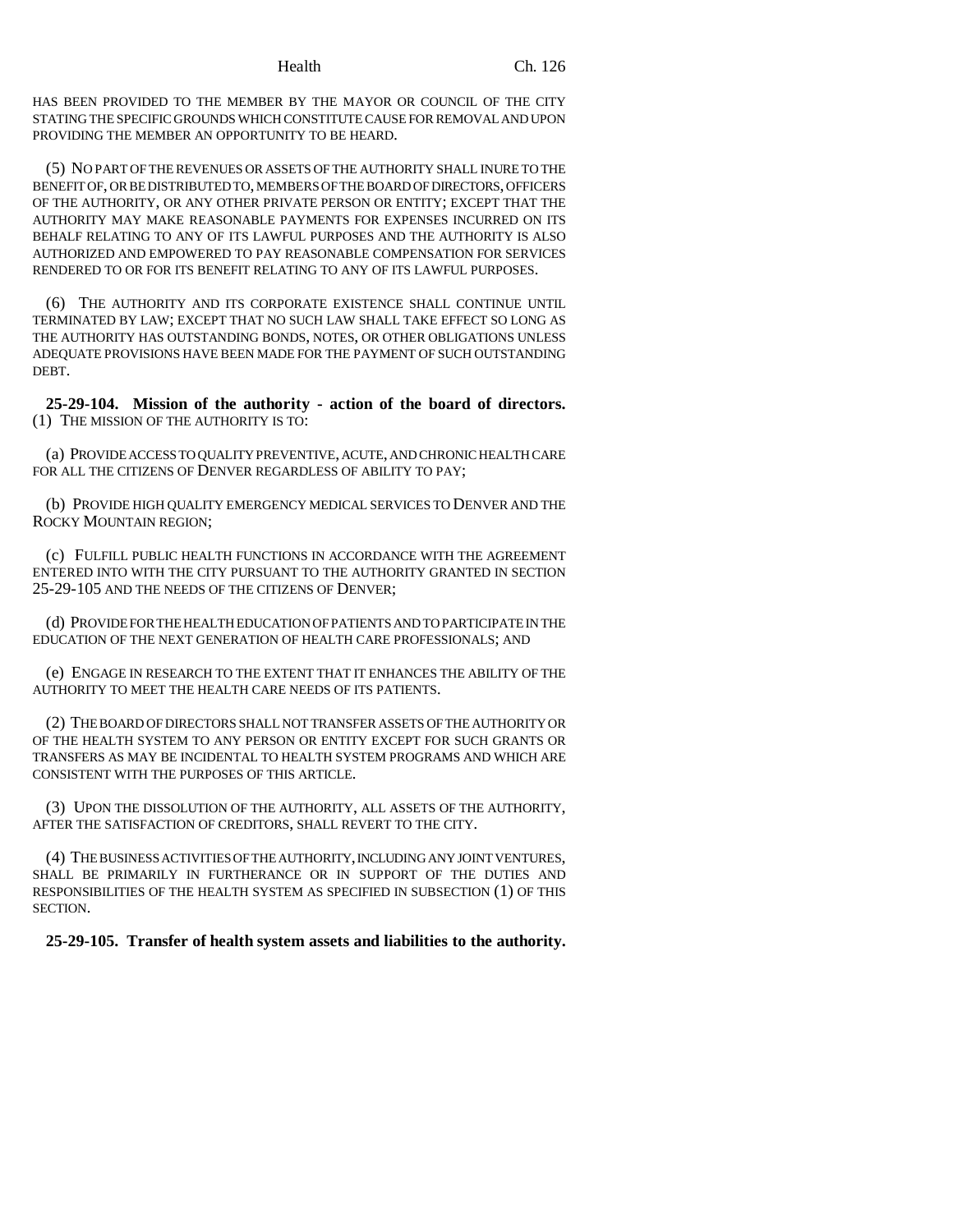### Ch. 126 Health

(1) THE AUTHORITY IS AUTHORIZED TO ENTER INTO AGREEMENTS WITH THE CITY FOR THE PURPOSE OF LEASING, CONVEYING, OR OTHERWISE ACQUIRING DENVER'S HEALTH SYSTEM ASSETS. ANY SUCH LEASE, CONVEYANCE, TRANSFER, OR OTHER AGREEMENT TO ACQUIRE SUCH ASSETS SHALL BE ON SUCH TERMS AS MAY BE AGREED UPON BY THE PARTIES AND SHALL INCLUDE CONSIDERATION OF THE AUTHORITY'S AGREEMENT TO ASSUME DENVER'S HEALTH SYSTEM LIABILITIES.

(2) ANY TRANSFER OF HEALTH SYSTEM ASSETS TO THE AUTHORITY SHALL BE CONDITIONED UPON THE EXISTENCE OF A BINDING AGREEMENT BETWEEN THE CITY AND THE AUTHORITY TRANSFERRING MANAGEMENT AND OPERATION OF SOME OR ALL OF THE DENVER HEALTH SYSTEM TO THE AUTHORITY AND BY WHICH THE AUTHORITY SHALL ACCEPT AND AGREE TO FULFILL THE MISSION SPECIFIED IN SECTION 25-29-104, AND THE PROVISIONS OF SECTION 25-29-107 CONCERNING PERSONNEL.

(3) (a) ANY TRANSFER OF HEALTH SYSTEM ASSETS TO THE AUTHORITY PURSUANT TO THIS SECTION SHALL BE FURTHER CONDITIONED UPON THE EXISTENCE OF A BINDING AGREEMENT BETWEEN THE AUTHORITY AND THE CITY WHICH PROVIDES THAT, EFFECTIVE ON THE TRANSFER DATE AND THEREAFTER, THE AUTHORITY SHALL ASSUME RESPONSIBILITY FOR AND SHALL DEFEND, INDEMNIFY, AND HOLD THE CITY HARMLESS WITH RESPECT TO:

(I) ALL LIABILITIES AND DUTIES OF THE CITY PURSUANT TO CONTRACTS, AGREEMENTS, AND LEASES FOR COMMODITIES, SERVICES, AND SUPPLIES UTILIZED BY THE DENVER HEALTH SYSTEM, INCLUDING REAL PROPERTY LEASES;

(II) ALL CLAIMS RELATED TO THE EMPLOYMENT RELATIONSHIP BETWEEN EMPLOYEES OF THE AUTHORITY AND THE AUTHORITY ON AND AFTER THE TRANSFER DATE;

(III) ALL CLAIMS FOR BREACH OF CONTRACT RESULTING FROM THE AUTHORITY'S ACTION OR FAILURE TO ACT ON AND AFTER THE TRANSFER DATE; AND

(IV) ALL CLAIMS RELATED TO THE AUTHORITY'S ERRORS AND OMISSIONS INCLUDING BUT NOT LIMITED TO MEDICAL MALPRACTICE; DIRECTOR AND OFFICER LIABILITY; WORKER'S COMPENSATION; AUTOMOBILE LIABILITY; AND PREMISES, COMPLETED OPERATIONS, AND PRODUCTS LIABILITY.

**25-29-106. Relationship between authority and city and county of Denver.** (1) ON AND AFTER THE TRANSFER DATE, EXCEPT FOR THE POWER OF THE CITY AND THE MAYOR TO APPOINT AND REMOVE MEMBERS OF THE AUTHORITY'S BOARD OF DIRECTORS, THE CITY SHALL HAVE NO FURTHER CONTROL OVER THE OPERATION OF THE HEALTH SYSTEM.

(2) THE AUTHORITY MAY ENTER INTO ANY AGREEMENT WITH THE CITY INCLUDING BUT NOT LIMITED TO CONTRACTS FOR:

(a) THE PROVISION OF GOODS, SERVICES, AND FACILITIES IN SUPPORT OF DENVER'S HEALTH SYSTEM; AND

(b) INSURANCE COVERAGE FOR THE AUTHORITY AND ITS EMPLOYEES FOR MEDICAL MALPRACTICE LIABILITY FROM ANY SELF-INSURANCE TRUST FUND CONTROLLED OR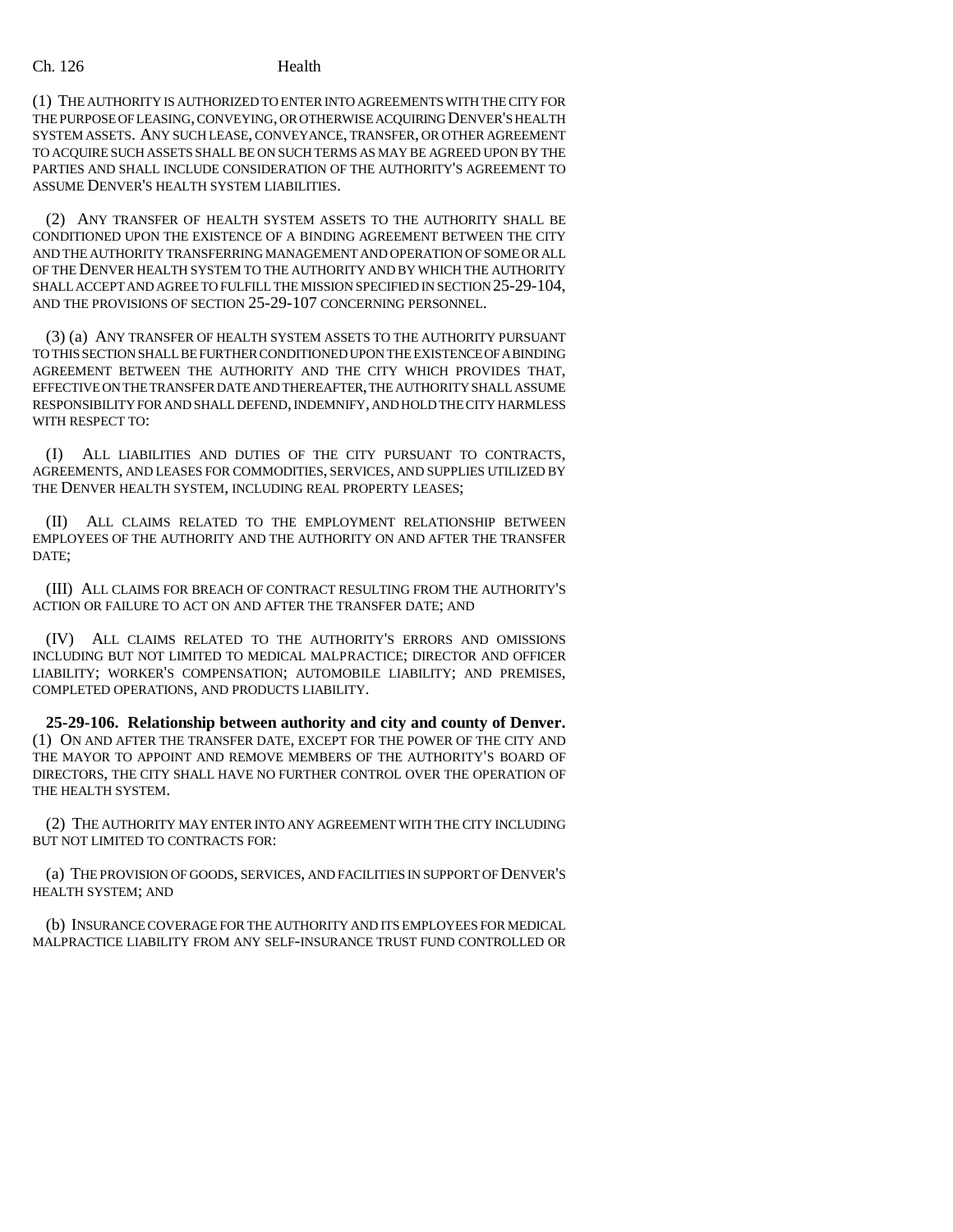MAINTAINED BY THE CITY.

(3) THE AUTHORITY SHALL COMPLY WITH ALL OF CITY REGULATORY LAWS, ORDINANCES, AND RULES AND REGULATIONS GENERALLY APPLICABLE TO ENTITIES AND PROPERTY HOLDERS IN THE CITY.

**25-29-107. Personnel.** (1) ANY EMPLOYEE OF THE DENVER HEALTH SYSTEM WHO IS AN EMPLOYEE OF THE CITY ON THE TRANSFER DATE MAY ELECT TO REMAIN A CITY EMPLOYEE OR MAY ELECT TO BECOME AN EMPLOYEE OF THE AUTHORITY. AN EMPLOYEE MAY ELECT TO BECOME AN EMPLOYEE OF THE AUTHORITY AT ANY TIME ON OR AFTER THE TRANSFER DATE BUT MAY NOT THEREAFTER RETURN TO THE CITY'S PERSONNEL SYSTEM WHILE EMPLOYED BY THE AUTHORITY. NO CITY EMPLOYEE SHALL BE DISCRIMINATED AGAINST IN TRAINING, PROMOTION, RETENTION, ASSIGNMENT OF DUTIES, GRANTING OF RIGHTS AND BENEFITS, OR ANY OTHER PERSONNEL ACTION. PROMOTION OR A CHANGE IN POSITION SHALL NOT BE CONTINGENT UPON THE EMPLOYEE BECOMING AN EMPLOYEE OF THE AUTHORITY.

(2) ANY EMPLOYEE OF THE AUTHORITY WHO ELECTS TO REMAIN A CITY EMPLOYEE SHALL RETAIN ALL RIGHTS AND PRIVILEGES WHICH ARE APPLICABLE TO SUCH EMPLOYEE'S POSITION.

(3) IN THE CASE OF ANY DISPUTE INVOLVING A CITY EMPLOYEE WHO IS A MEMBER OF THE CITY PERSONNEL SYSTEM, THE AUTHORITY SHALL AGREE TO ACCEPT RESOLUTION OF ALL DISCIPLINARY APPEALS OR OTHER EMPLOYMENT DISPUTES GOVERNED BY THE CITY'S SYSTEM ACCORDING TO THE RULES AND PROCEDURES APPLICABLE TO MEMBERS OF THE CITY'S PERSONNEL SYSTEM.

(4) ANY CITY EMPLOYEE WHO ELECTS TO BECOME AN EMPLOYEE OF THE AUTHORITY SHALL RECEIVE CREDIT FROM THE AUTHORITY FOR SICK LEAVE AND ANNUAL LEAVE ACCRUED WHILE EMPLOYED BY THE CITY, THE CASH EQUIVALENT OF ALL OR PART OF SUCH LEAVE, OR A COMBINATION OF CREDIT OR CASH EQUIVALENT, ALL IN ACCORDANCE WITH A WRITTEN AGREEMENT BETWEEN THE CITY AND THE AUTHORITY.

(5) THE AUTHORITY SHALL ESTABLISH AND ADMINISTER ITS OWN PERSONNEL PROGRAM, INCLUDING A WAGE AND BENEFIT STRUCTURE, FOR AUTHORITY EMPLOYEES.

**25-29-108. Retirement benefits - rights of former city employees.** (1) ANY FORMER CITY EMPLOYEE WHO ELECTS TO BECOME AN EMPLOYEE OF THE AUTHORITY SHALL BE ELIGIBLE FOR MEMBERSHIP IN THE AUTHORITY'S RETIREMENT PLAN.

(2) THE AUTHORITY SHALL QUALIFY ITS RETIREMENT PLAN UNDER SECTION 401 (a) OF THE "INTERNAL REVENUE CODE OF 1986", AS AMENDED, AS A GOVERNMENTAL PLAN UNDER SECTION 414 (d) OF SUCH CODE.

**25-29-109. Records of board of directors.** RECORDS OF THE AUTHORITY ARE SUBJECT TO THE OPEN RECORDS LAW UNDER ARTICLE 72 OF TITLE 24, C.R.S.

**25-29-110. Meetings of board of directors.** (1) ALL MEETINGS OF THE BOARD OF DIRECTORS OF THE AUTHORITY SHALL BE SUBJECT TO THE PROVISIONS OF SECTION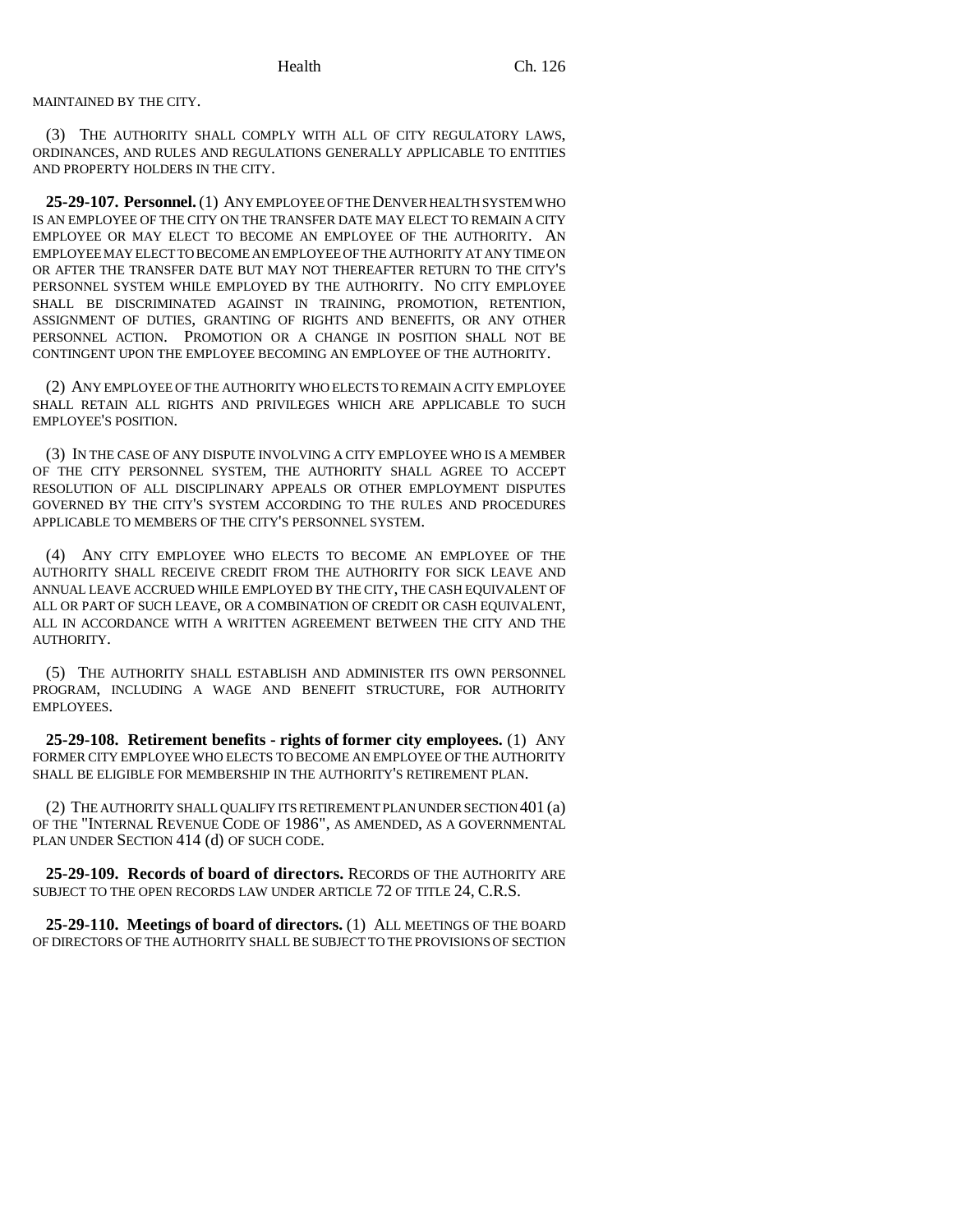24-6-402,C.R.S. NO BUSINESS OF THE BOARD OF DIRECTORS SHALL BE TRANSACTED EXCEPT AT A REGULAR OR SPECIAL MEETING AT WHICH A QUORUM CONSISTING OF AT LEAST A MAJORITY OF THE TOTAL MEMBERSHIP OF THE BOARD IS PRESENT. ANY ACTION OF THE BOARD SHALL REQUIRE THE AFFIRMATIVE VOTE OF A MAJORITY OF THE TOTAL MEMBERSHIP OF THE BOARD.

(2) THE BOARD MAY ELECT TO HOLD AN EXECUTIVE SESSION FOR THE CONSIDERATION OF ANY DOCUMENTS OR DATA PROTECTED FROM DISCLOSURE PURSUANT TO SECTION 25-29-109.

**25-29-111. Disclosure of interests required.** ANY MEMBER OF THE BOARD OF DIRECTORS AND ANY EMPLOYEE OR OTHER AGENT OR ADVISOR OF THE AUTHORITY, WHO HAS A DIRECT OR INDIRECT INTEREST IN ANY CONTRACT OR TRANSACTION WITH THE AUTHORITY, SHALL DISCLOSE THIS INTEREST TO THE AUTHORITY. THIS INTEREST SHALL BE SET FORTH IN THE MINUTES OF THE AUTHORITY, AND NO DIRECTOR, EMPLOYEE, OR OTHER AGENT OR ADVISOR HAVING SUCH INTEREST SHALL PARTICIPATE ON BEHALF OF THE AUTHORITY IN THE AUTHORIZATION OF ANY SUCH CONTRACT OR TRANSACTION; EXCEPT THAT THE PROVISIONS OF THIS SECTION SHALL NOT BE CONSTRUED TO PROHIBIT ANY CITY EMPLOYEE WHO IS A MEMBER OF THE BOARD OF DIRECTORS WHO HAS NO PERSONAL INTEREST IN THE MATTER AT HAND FROM VOTING ON THE AUTHORIZATION OF ANY SUCH CONTRACT OR TRANSACTION BETWEEN THE AUTHORITY AND THE CITY. THE STATUS OF A BOARD MEMBER AS A MEMBER OF THE DEPARTMENT BOARD, IN AND OF ITSELF, SHALL NOT BE A CONFLICTING INTEREST.

**25-29-112. General powers of the authority.** (1) IN ADDITION TO ANY OTHER POWERS GRANTED TO THE AUTHORITY IN THIS ARTICLE, THE AUTHORITY SHALL HAVE THE FOLLOWING POWERS:

(a) TO HAVE THE DUTIES, PRIVILEGES, IMMUNITIES, RIGHTS, LIABILITIES, AND DISABILITIES OF A BODY CORPORATE AND POLITICAL SUBDIVISION OF THE STATE;

- (b) TO HAVE PERPETUAL EXISTENCE AND SUCCESSION;
- (c) TO ADOPT, HAVE, AND USE A SEAL AND TO ALTER THE SEAL AT ITS PLEASURE;
- (d) TO SUE AND BE SUED;

(e) TO ENTER INTO ANY CONTRACT OR AGREEMENT NOT INCONSISTENT WITH THIS ARTICLE OR THE LAWS OF THIS STATE AND TO AUTHORIZE THE CHIEF EXECUTIVE OFFICER TO ENTER INTO CONTRACTS, EXECUTE ALL INSTRUMENTS, AND DO ALL THINGS NECESSARY OR CONVENIENT IN THE EXERCISE OF THE POWERS GRANTED IN THIS ARTICLE AND TO SECURE THE PAYMENT OF BONDS;

(f) TO BORROW MONEY AND TO ISSUE BONDS EVIDENCING THE SAME;

(g) TO PURCHASE, LEASE, TRADE, EXCHANGE, OR OTHERWISE ACQUIRE, MAINTAIN, HOLD, IMPROVE, MORTGAGE, LEASE, SELL, AND DISPOSE OF PERSONAL PROPERTY, WHETHER TANGIBLE OR INTANGIBLE, AND ANY INTEREST THEREIN; AND TO PURCHASE, LEASE, TRADE, EXCHANGE, OR OTHERWISE ACQUIRE REAL PROPERTY OR ANY INTEREST THEREIN, AND TO MAINTAIN, HOLD, IMPROVE, MORTGAGE, LEASE, AND OTHERWISE TRANSFER SUCH REAL PROPERTY, SO LONG AS SUCH TRANSACTIONS DO NOT INTERFERE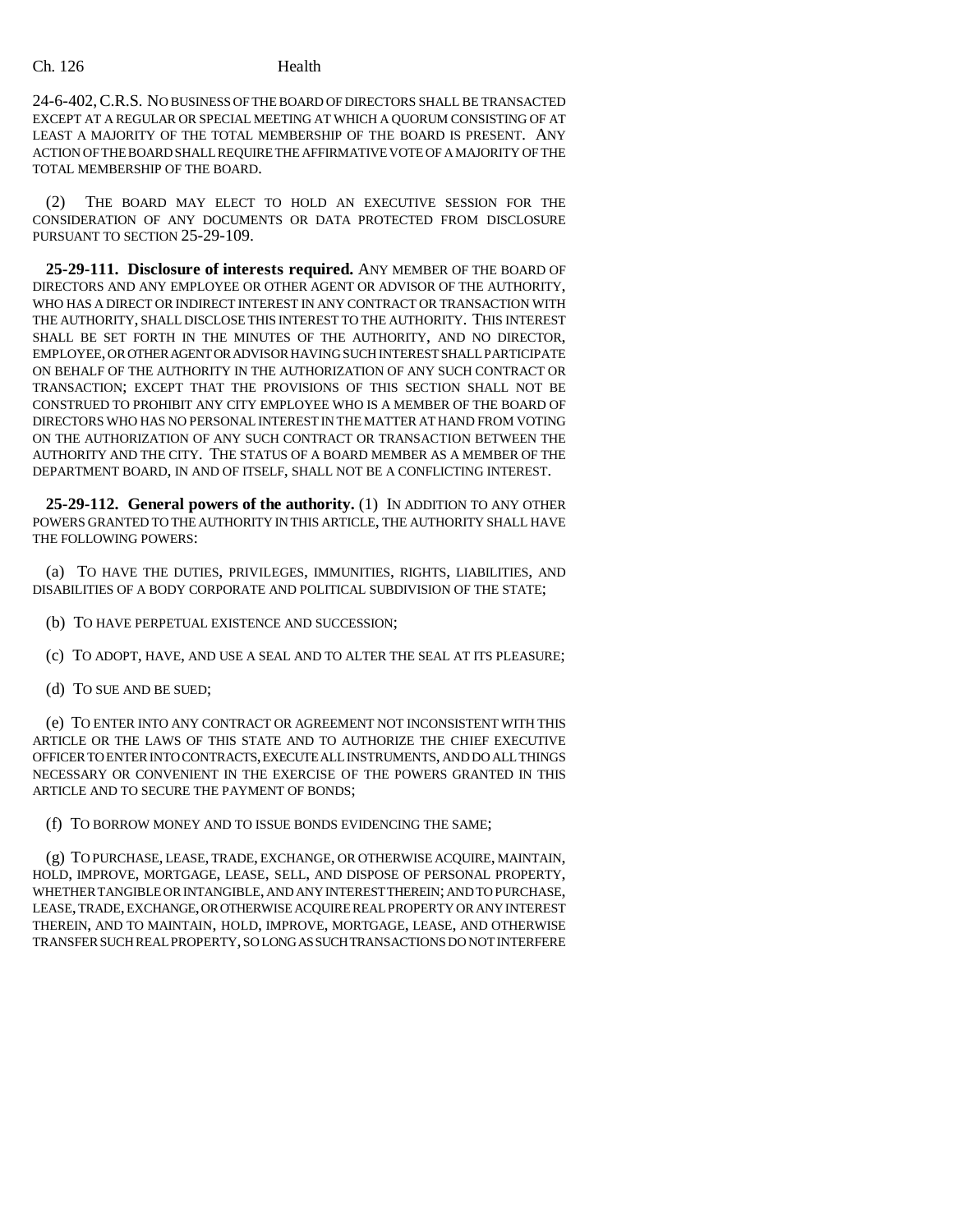WITH THE MISSION OF THE AUTHORITY AS SPECIFIED IN SECTION 25-29-104;

(h) TO ACQUIRE SPACE, EQUIPMENT, SERVICES, SUPPLIES, AND INSURANCE NECESSARY TO CARRY OUT THE PURPOSES OF THIS ARTICLE;

(i) TO DEPOSIT ANY MONEYS OF THE AUTHORITY IN ANY BANKING INSTITUTION WITHIN OR WITHOUT THE STATE OR IN ANY DEPOSITORY AUTHORIZED IN SECTION 24-75-603, C.R.S., AND TO APPOINT, FOR THE PURPOSE OF MAKING SUCH DEPOSITS, ONE OR MORE PERSONS TO ACT AS CUSTODIANS OF THE MONEYS OF THE AUTHORITY, WHO SHALL GIVE SURETY BONDS IN SUCH AMOUNTS AND FORM AND FOR SUCH PURPOSES AS THE BOARD OF DIRECTORS REQUIRES;

(j) TO CONTRACT FOR AND TO ACCEPT ANY GIFTS, GRANTS, AND LOANS OF FUNDS, PROPERTY, OR ANY OTHER AID IN ANY FORM FROM THE FEDERAL GOVERNMENT, THE STATE, ANY STATE AGENCY, OR ANY OTHER SOURCE, OR ANY COMBINATION THEREOF, AND TO COMPLY, SUBJECT TO THE PROVISIONS OF THIS ARTICLE, WITH THE TERMS AND CONDITIONS THEREOF;

(k) TO HAVE AND EXERCISE ALL RIGHTS AND POWERS NECESSARY OR INCIDENTAL TO OR IMPLIED FROM THE SPECIFIC POWERS GRANTED IN THIS ARTICLE, WHICH SPECIFIC POWERS SHALL NOT BE CONSIDERED AS A LIMITATION UPON ANY POWER NECESSARY OR APPROPRIATE TO CARRY OUT THE PURPOSES AND INTENT OF THIS ARTICLE;

(l) TO FIX THE TIME AND PLACE OR PLACES AT WHICH ITS REGULAR AND SPECIAL MEETINGS ARE TO BE HELD. MEETINGS SHALL BE HELD ON THE CALL OF THE PRESIDING OFFICER, BUT NO LESS THAN EIGHT MEETINGS SHALL BE HELD ANNUALLY.

(m) TO ADOPT AND FROM TIME TO TIME AMEND OR REPEAL BYLAWS AND RULES AND REGULATIONS CONSISTENT WITH THE PROVISIONS OF THIS ARTICLE; EXCEPT THAT ARTICLE 4 OF TITLE 24, C.R.S., SHALL NOT APPLY TO THE PROMULGATION OF ANY POLICIES, PROCEDURES, RULES, OR REGULATIONS OF THE AUTHORITY;

(n) TO APPOINT ONE OR MORE PERSONS AS SECRETARY AND TREASURER OF THE BOARD AND SUCH OTHER OFFICERS AS THE BOARD OF DIRECTORS MAY DETERMINE AND PROVIDE FOR THEIR DUTIES AND TERMS OF OFFICE.

(o) TO APPOINT THE AUTHORITY'S CHIEF EXECUTIVE OFFICER AND SUCH AGENTS, EMPLOYEES, AND PROFESSIONAL AND BUSINESS ADVISERS AS MAY FROM TIME TO TIME BE NECESSARY IN ITS JUDGMENT TO ACCOMPLISH THE PURPOSES OF THIS ARTICLE, AND TO FIX THE COMPENSATION OF SUCH CHIEF EXECUTIVE OFFICER, EMPLOYEES, AGENTS, AND ADVISERS, AND TO ESTABLISH THE POWERS AND DUTIES OF ALL SUCH AGENTS, EMPLOYEES, AND OTHER PERSONS CONTRACTING WITH THE AUTHORITY;

(p) TO WAIVE, BY SUCH MEANS AS THE AUTHORITY DEEMS APPROPRIATE, THE EXEMPTION FROM FEDERAL INCOME TAXATION OF INTEREST ON THE AUTHORITY'S BONDS, NOTES, OR OTHER OBLIGATIONS PROVIDED BY THE "INTERNAL REVENUE CODE OF 1986", AS AMENDED, OR ANY OTHER FEDERAL STATUTE PROVIDING A SIMILAR EXEMPTION;

(q) TO MAKE AND EXECUTE AGREEMENTS, CONTRACTS, AND OTHER INSTRUMENTS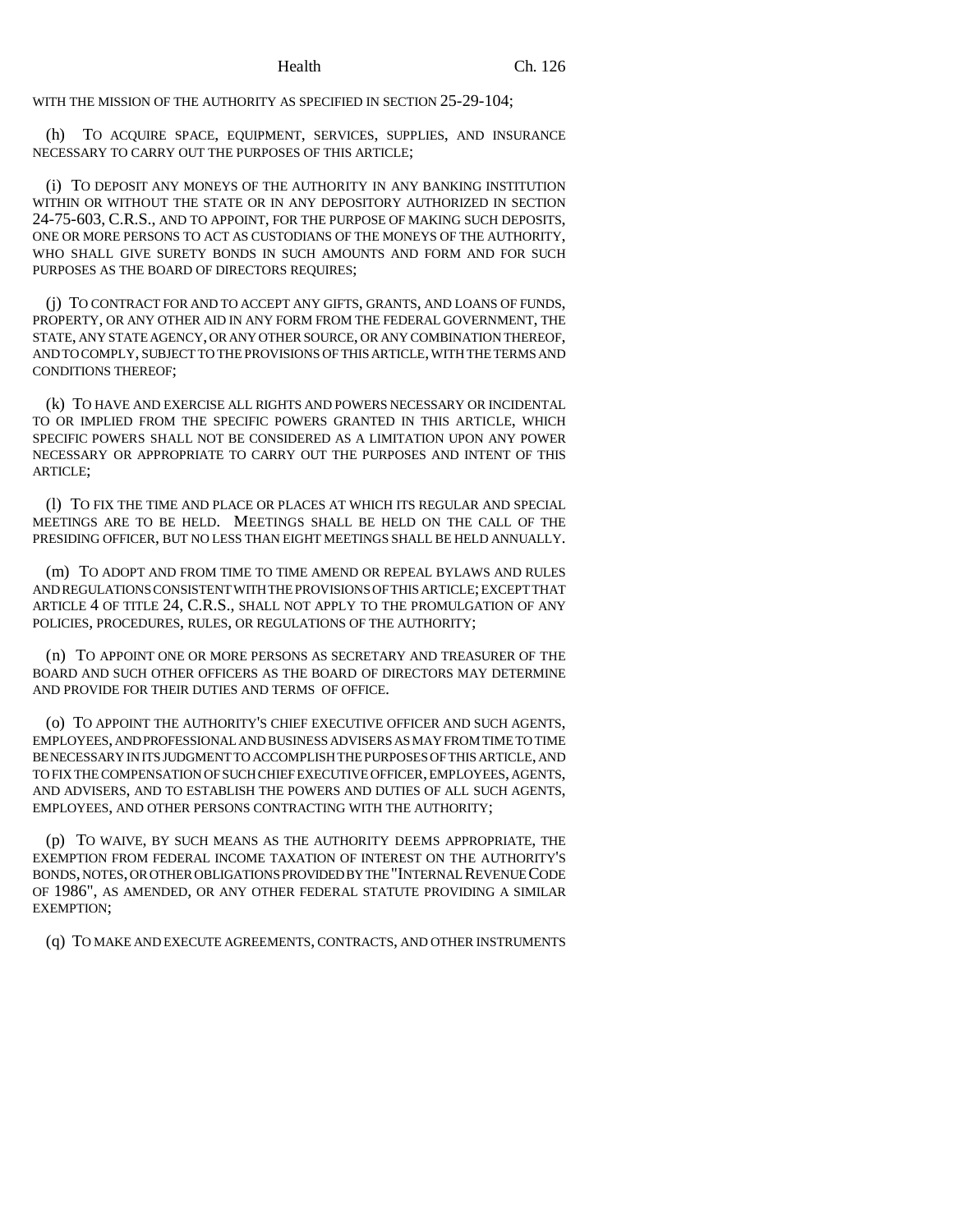NECESSARY OR CONVENIENT IN THE EXERCISE OF THE POWERS AND FUNCTIONS OF THE AUTHORITY UNDER THIS ARTICLE, INCLUDING BUT NOT LIMITED TO CONTRACTS WITH ANY PERSON, FIRM, CORPORATION, MUNICIPALITY, STATE AGENCY, COUNTY, OR OTHER ENTITY. ALL MUNICIPALITIES, COUNTIES, AND STATE AGENCIES ARE HEREBY AUTHORIZED TO ENTER INTO AND DO ALL THINGS NECESSARY TO PERFORM ANY SUCH ARRANGEMENT OR CONTRACT WITH THE AUTHORITY.

(r) TO ARRANGE FOR GUARANTIES OR INSURANCE OF ITS BONDS, NOTES, OR OTHER OBLIGATIONS BY THE FEDERAL GOVERNMENT OR BY ANY PRIVATE INSURER, AND TO PAY ANY PREMIUMS THEREFOR;

(s) TO ENGAGE IN JOINT VENTURES, OR TO PARTICIPATE IN ALLIANCES, PURCHASING CONSORTIA, HEALTH INSURANCE POOLS, OR OTHER COOPERATIVE ARRANGEMENTS, WITH ANY PUBLIC OR PRIVATE ENTITY;

(t) TO AUTHORIZE OFFICERS OR EMPLOYEES OF THE AUTHORITY TO INCORPORATE A NONPROFIT CORPORATION TO BE CAPITALIZED AND CONTROLLED BY THE AUTHORITY, OR TO SERVE IN THEIR OFFICIAL CAPACITIES ON THE GOVERNING BODY OF A GOVERNMENTAL OR NONGOVERNMENTAL ENTITY.

**25-29-113. Bonds and notes.** (1) (a) THE AUTHORITY HAS THE POWER AND IS AUTHORIZED TO ISSUE FROM TIME TO TIME ITS NOTES AND BONDS IN SUCH PRINCIPAL AMOUNTS AS THE AUTHORITY DETERMINES TO BE NECESSARY TO PROVIDE SUFFICIENT FUNDS FOR ACHIEVING ANY OF ITS CORPORATE PURPOSES, INCLUDING THE PAYMENT OF INTEREST ON NOTES AND BONDS OF THE AUTHORITY, THE ESTABLISHMENT OF RESERVES TO SECURE SUCH NOTES AND BONDS, AND ALL OTHER EXPENDITURES OF THE AUTHORITY INCIDENT TO AND NECESSARY OR CONVENIENT TO CARRY OUT ITS CORPORATE PURPOSES AND POWERS.

(b) (I) THE AUTHORITY HAS THE POWER, FROM TIME TO TIME, TO ISSUE:

(A) NOTES TO RENEW NOTES;

(B) BONDS TO PAY NOTES, INCLUDING THE INTEREST THEREON, AND, WHENEVER IT DEEMS REFUNDING EXPEDIENT, TO REFUND ANY BONDS WHETHER THE BONDS TO BE REFUNDED HAVE OR HAVE NOT MATURED; AND

(C) BONDS PARTLY TO REFUND BONDS THEN OUTSTANDING AND PARTLY FOR ANY OF ITS CORPORATE PURPOSES.

(II) REFUNDING BONDS ISSUED PURSUANT TO THIS PARAGRAPH (b) MAY BE EXCHANGED FOR THE BONDS TO BE REFUNDED OR SOLD AND THE PROCEEDS APPLIED TO THE PURCHASE, REDEMPTION, OR PAYMENT OF SUCH BONDS.

(c) THE AUTHORITY HAS THE POWER TO PROVIDE FOR THE REPLACEMENT OF LOST, DESTROYED, OR MUTILATED BONDS OR NOTES.

(d) EXCEPT AS MAY OTHERWISE BE EXPRESSLY PROVIDED BY THE AUTHORITY, EVERY ISSUE OF ITS NOTES AND BONDS SHALL BE GENERAL OBLIGATIONS OF THE AUTHORITY PAYABLE OUT OF ANY REVENUES OR MONEYS OF THE AUTHORITY, SUBJECT ONLY TO ANY AGREEMENTS WITH THE HOLDERS OF PARTICULAR NOTES OR BONDS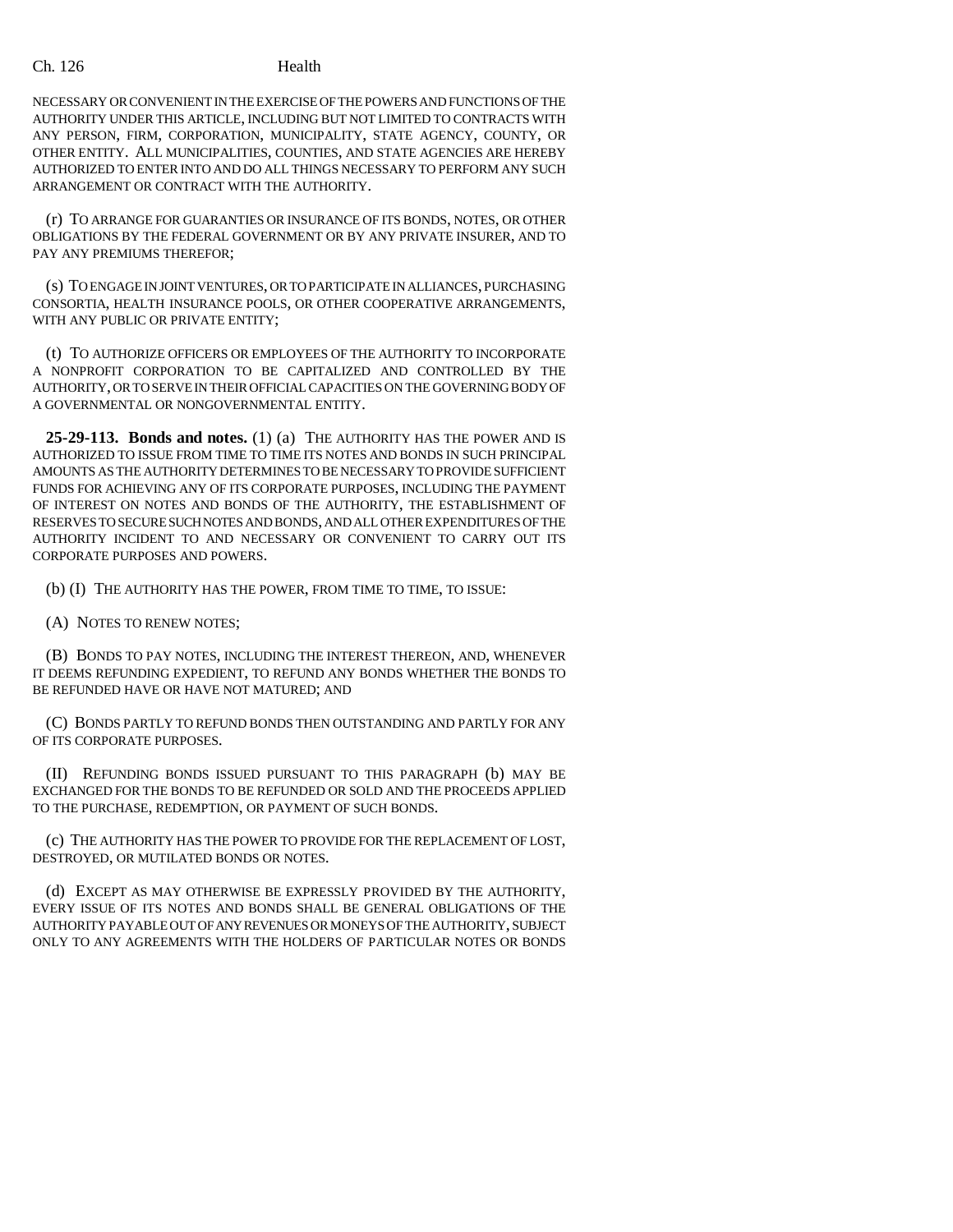PLEDGING ANY PARTICULAR REVENUES.

(2) THE NOTES AND BONDS SHALL BE AUTHORIZED BY A RESOLUTION ADOPTED BY AN AFFIRMATIVE VOTE OF A MAJORITY OF THE MEMBERS OF THE BOARD OF DIRECTORS.

(3) ANY RESOLUTION AUTHORIZING ANY NOTES OR BONDS OR ANY ISSUE THEREOF MAY CONTAIN PROVISIONS, WHICH SHALL BE A PART OF THE CONTRACT WITH THE HOLDERS THEREOF, AS TO:

(a) PLEDGING ALL OR ANY PART OF THE REVENUES OF THE AUTHORITY TO SECURE THE PAYMENT OF THE NOTES OR BONDS OR OF ANY ISSUE THEREOF, SUBJECT TO SUCH AGREEMENTS WITH NOTEHOLDERS OR BONDHOLDERS AS MAY THEN EXIST;

(b) PLEDGING ALL OR ANY PART OF THE ASSETS OF THE AUTHORITY TO SECURE THE PAYMENT OF THE NOTES OR BONDS OR OF ANY ISSUE OF NOTES OR BONDS, SUBJECT TO SUCH AGREEMENTS WITH NOTEHOLDERS OR BONDHOLDERS AS MAY THEN EXIST, SUCH ASSETS TO INCLUDE ANY GRANT OR CONTRIBUTION FROM THE FEDERAL GOVERNMENT OR ANY CORPORATION, ASSOCIATION, INSTITUTION, OR PERSON;

(c) THE SETTING ASIDE OF RESERVES OR SINKING FUNDS AND THE REGULATION AND DISPOSITION THEREOF;

(d) LIMITATIONS ON THE PURPOSE TO WHICH THE PROCEEDS OF SALE OF NOTES OR BONDS MAY BE APPLIED AND PLEDGING SUCH PROCEEDS TO SECURE THE PAYMENT OF THE NOTES OR BONDS OR OF ANY ISSUE THEREOF;

(e) LIMITATIONS ON THE ISSUANCE OF ADDITIONAL NOTES OR BONDS, THE TERMS UPON WHICH ADDITIONAL NOTES OR BONDS MAY BE ISSUED AND SECURED, AND THE REFUNDING OF OUTSTANDING OR OTHER NOTES OR BONDS;

(f) THE PROCEDURE, IF ANY, BY WHICH THE TERMS OF ANY CONTRACT WITH NOTEHOLDERS OR BONDHOLDERS MAY BE AMENDED OR ABROGATED, THE AMOUNT OF NOTES OR BONDS THE HOLDERS OF WHICH MUST CONSENT THERETO, AND THE MANNER IN WHICH SUCH CONSENT MAY BE GIVEN;

(g) LIMITATIONS ON THE AMOUNT OF MONEYS TO BE EXPENDED BY THE AUTHORITY FOR OPERATING EXPENSES OF THE AUTHORITY;

(h) VESTING IN A TRUSTEE SUCH PROPERTY, RIGHTS, POWERS, AND DUTIES IN TRUST AS THE AUTHORITY MAY DETERMINE, WHICH MAY INCLUDE ANY OR ALL OF THE RIGHTS, POWERS, AND DUTIES OF THE TRUSTEE APPOINTED BY THE BONDHOLDERS PURSUANT TO THIS ARTICLE, AND LIMITING OR ABROGATING THE RIGHT OF THE BONDHOLDERS TO APPOINT A TRUSTEE UNDER THIS ARTICLE OR LIMITING THE RIGHTS, POWERS, AND DUTIES OF SUCH TRUSTEE;

(i) DEFINING THE ACTS OR OMISSIONS TO ACT WHICH SHALL CONSTITUTE A DEFAULT IN THE OBLIGATIONS AND DUTIES OF THE AUTHORITY TO THE HOLDERS OF THE NOTES OR BONDS AND PROVIDING FOR THE RIGHTS AND REMEDIES OF THE HOLDERS OF THE NOTES OR BONDS IN THE EVENT OF SUCH DEFAULT, INCLUDING AS A MATTER OF RIGHT THE APPOINTMENT OF A RECEIVER; EXCEPT THAT SUCH RIGHTS AND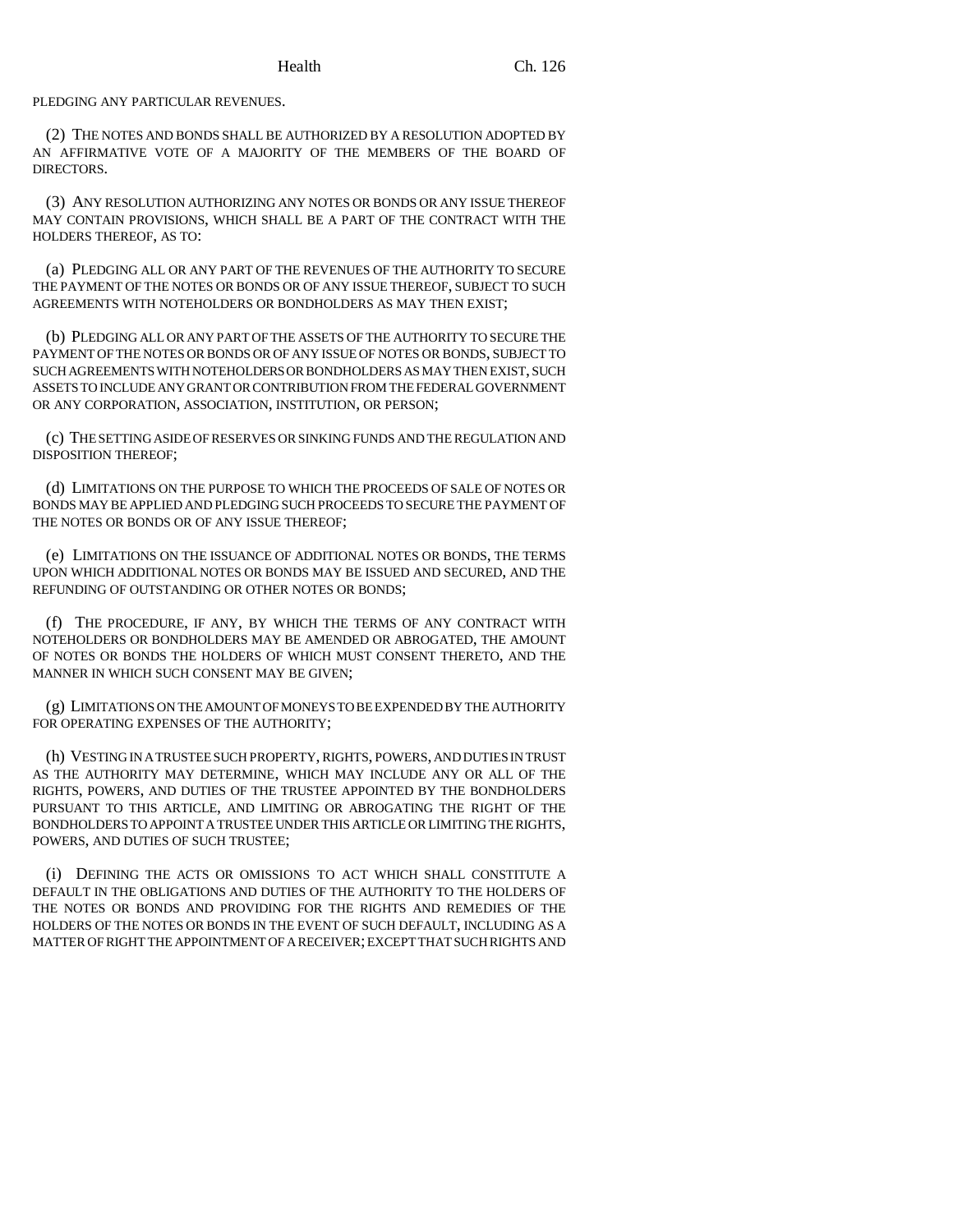REMEDIES SHALL NOT BE INCONSISTENT WITH THE GENERAL LAWS OF THIS STATE AND THE OTHER PROVISIONS OF THIS ARTICLE;

(j) ANY OTHER MATTERS, OF LIKE OR DIFFERENT CHARACTER, WHICH IN ANY WAY AFFECT THE SECURITY OR PROTECTION OF THE HOLDERS OF THE NOTES OR BONDS.

(4) THE BONDS OR NOTES OF EACH ISSUE MAY, IN THE DISCRETION OF THE BOARD OF DIRECTORS, BE MADE REDEEMABLE BEFORE MATURITY AT SUCH PRICES AND UNDER SUCH TERMS AND CONDITIONS AS MAY BE DETERMINED BY THE BOARD OF DIRECTORS. NOTES SHALL MATURE AT SUCH TIME AS MAY BE DETERMINED BY THE BOARD OF DIRECTORS, AND BONDS SHALL MATURE AT SUCH TIME, NOT EXCEEDING THIRTY-FIVE YEARS FROM THEIR DATE OF ISSUE, AS MAY BE DETERMINED BY THE BOARD. THE BONDS MAY BE ISSUED AS SERIAL BONDS PAYABLE IN ANNUAL INSTALLMENTS OR AS TERM BONDS OR AS A COMBINATION THEREOF. THE NOTES AND BONDS SHALL BEAR INTEREST AT SUCH RATE, BE IN SUCH DENOMINATIONS, BE IN SUCH FORM, EITHER COUPON OR REGISTERED, CARRY SUCH REGISTRATION PRIVILEGES, BE EXECUTED IN SUCH MANNER, BE PAYABLE IN SUCH MEDIUM OF PAYMENT AND AT SUCH PLACE, AND BE SUBJECT TO SUCH TERMS OF REDEMPTION AS SUCH RESOLUTION MAY PROVIDE. THE NOTES AND BONDS OF THE AUTHORITY MAY BE SOLD BY THE AUTHORITY, AT PUBLIC OR PRIVATE SALE, AT SUCH PRICE AS THE BOARD OF DIRECTORS SHALL DETERMINE.

(5) IN CASE ANY OFFICER WHOSE SIGNATURE OR A FACSIMILE OF WHOSE SIGNATURE APPEARS ON ANY BONDS OR NOTES OR COUPONS ATTACHED THERETO CEASES TO BE SUCH OFFICER BEFORE THE DELIVERY THEREOF, SUCH SIGNATURE OR SUCH FACSIMILE SHALL NEVERTHELESS BE VALID AND SUFFICIENT FOR ALL PURPOSES THE SAME AS IF THE OFFICER HAD REMAINED IN OFFICE UNTIL SUCH DELIVERY. THE BOARD OF DIRECTORS MAY ALSO PROVIDE FOR THE AUTHENTICATION OF THE BONDS OR NOTES BY A TRUSTEE OR FISCAL AGENT.

(6) PRIOR TO THE PREPARATION OF DEFINITIVE BONDS OR NOTES, THE AUTHORITY MAY, UNDER LIKE RESTRICTIONS, ISSUE INTERIM RECEIPTS OR TEMPORARY BONDS OR NOTES UNTIL SUCH DEFINITIVE BONDS OR NOTES HAVE BEEN EXECUTED AND ARE AVAILABLE FOR DELIVERY.

(7) THE AUTHORITY, SUBJECT TO SUCH AGREEMENTS WITH NOTEHOLDERS OR BONDHOLDERS AS MAY THEN EXIST, HAS THE POWER OUT OF ANY FUNDS AVAILABLE THEREFOR TO PURCHASE NOTES OR BONDS OF THE AUTHORITY, WHICH SHALL THEREUPON BE CANCELLED AT A PRICE NOT EXCEEDING:

(a) IF THE NOTES OR BONDS ARE THEN REDEEMABLE, THE REDEMPTION PRICE THEN APPLICABLE PLUS ACCRUED INTEREST TO THE NEXT INTEREST PAYMENT THEREON; OR

(b) IF THE NOTES OR BONDS ARE NOT THEN REDEEMABLE, THE REDEMPTION PRICE APPLICABLE ON THE FIRST DATE AFTER SUCH PURCHASE UPON WHICH THE NOTES OR BONDS BECOME SUBJECT TO REDEMPTION PLUS ACCRUED INTEREST TO SUCH DATE.

(8) IN THE DISCRETION OF THE AUTHORITY, THE BONDS MAY BE SECURED BY A TRUST INDENTURE BY AND BETWEEN THE AUTHORITY AND A CORPORATE TRUSTEE, WHICH MAY BE ANY TRUST COMPANY OR BANK HAVING THE POWER OF A TRUST COMPANY WITHIN OR WITHOUT THIS STATE. SUCH TRUST INDENTURE MAY CONTAIN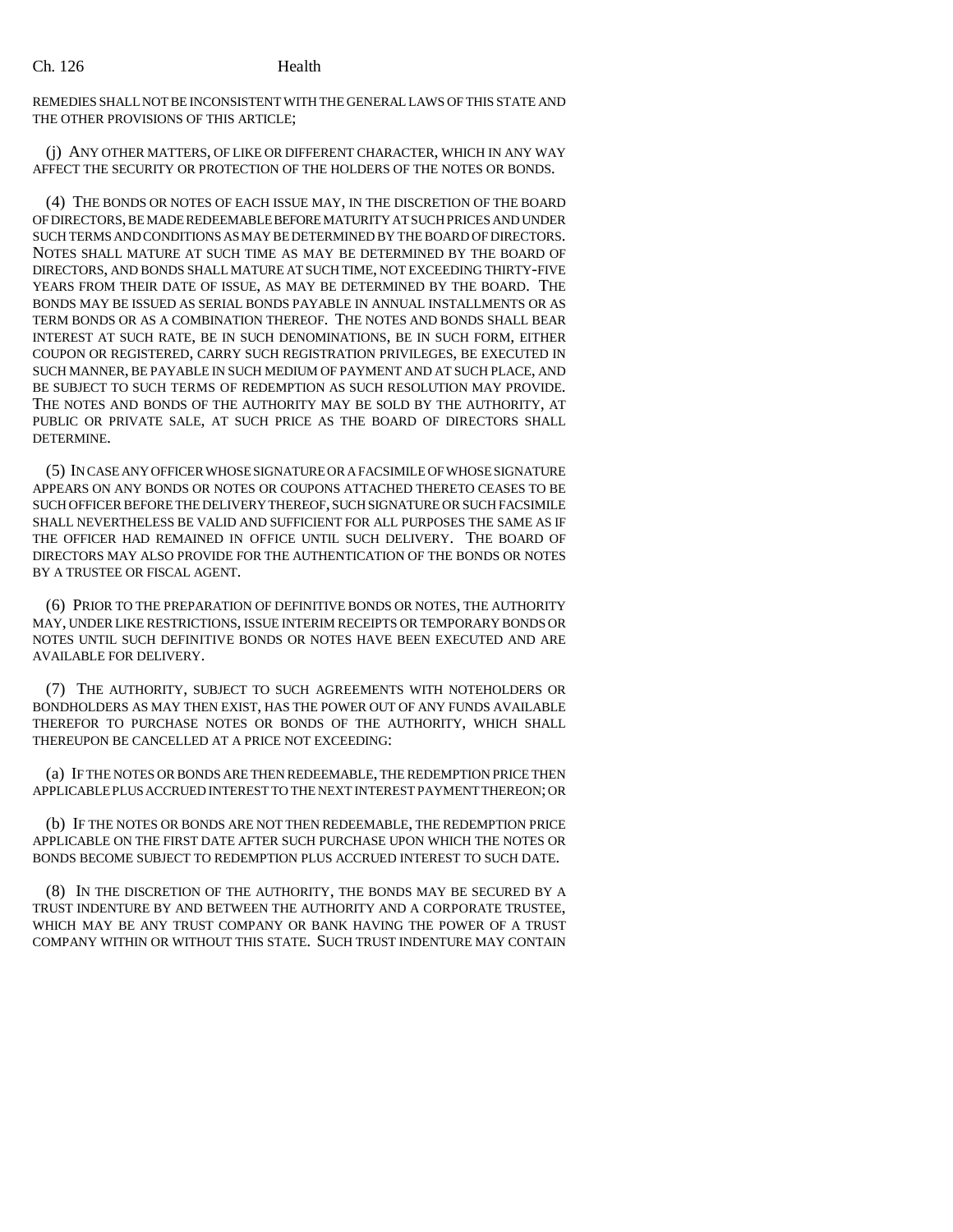SUCH PROVISIONS FOR PROTECTING AND ENFORCING THE RIGHTS AND REMEDIES OF THE BONDHOLDERS AS MAY BE REASONABLE AND PROPER AND NOT IN VIOLATION OF LAW, INCLUDING COVENANTS SETTING FORTH THE DUTIES OF THE AUTHORITY IN RELATION TO THE EXERCISE OF ITS CORPORATE POWERS AND THE CUSTODY, SAFEGUARDING, AND APPLICATION OF ALL MONEYS. THE AUTHORITY MAY PROVIDE BY SUCH TRUST INDENTURE FOR THE PAYMENT OF THE PROCEEDS OF THE BONDS AND THE REVENUES TO THE TRUSTEE UNDER SUCH TRUST INDENTURE OR OTHER DEPOSITORY AND FOR THE METHOD OF DISBURSEMENT THEREOF, WITH SUCH SAFEGUARDS AND RESTRICTIONS AS IT MAY DETERMINE. ALL EXPENSES INCURRED IN CARRYING OUT SUCH TRUST INDENTURE MAY BE TREATED AS A PART OF THE OPERATING EXPENSES OF THE AUTHORITY. IF THE BONDS ARE SECURED BY A TRUST INDENTURE, THE BONDHOLDERS SHALL HAVE NO AUTHORITY TO APPOINT A SEPARATE TRUSTEE TO REPRESENT THEM.

(9) THE AUTHORITY SHALL NOT HAVE OUTSTANDING, AT ANY ONE TIME, BONDS, NOT INCLUDING BOND ANTICIPATION NOTES, OR BONDS WHICH HAVE BEEN REFUNDED, IN AN AGGREGATE PRINCIPAL AMOUNT EXCEEDING ONE HUNDRED TWENTY MILLION DOLLARS WITHOUT THE APPROVAL OF THE CITY ACTING BY FORMAL RESOLUTION OF THE DENVER CITY COUNCIL; HOWEVER, THIS LIMITATION SHALL NOT APPLY TO BONDS WHICH ARE UNSECURED OR SECURED SOLELY BY A PLEDGE OF THE REVENUES OF THE AUTHORITY AND ARE NOT IN ANY WAY SECURED BY A PLEDGE OF ANY OF THE AUTHORITY'S OTHER ASSETS, INCLUDING, WITHOUT LIMITATION, ANY BUILDINGS OR REAL PROPERTY, AND WHICH CONTAIN A STATEMENT THAT THE BONDHOLDERS SHALL NOT HAVE ANY RECOURSE AGAINST THE AUTHORITY'S OTHER ASSETS FOR REPAYMENT OF THE BONDS. UNDER NO CIRCUMSTANCES SHALL THE CITY BE LIABLE FOR ANY INDEBTEDNESS INCURRED BY THE AUTHORITY. THE GENERAL ASSEMBLY INDEBTEDNESS INCURRED BY THE AUTHORITY. SPECIFICALLY FINDS THERE IS A SUBSTANTIAL PUBLIC PURPOSE IN LIMITING THE INDEBTEDNESS OF THE AUTHORITY IN THE EVENT THE AUTHORITY ASSETS OR THE HOSPITAL ASSETS ARE TRANSFERRED BACK TO OR REVERT TO THE CITY.

(10) THE AUTHORITY HAS THE POWER AND IS AUTHORIZED TO ISSUE FROM TIME TO TIME NOTES, BONDS, AND OTHER SECURITIES WHICH MAY BE COLLATERALIZED OR OTHERWISE SECURED IN WHOLE OR IN PART BY LOANS OR PARTICIPATIONS OR OTHER INTERESTS IN SUCH LOANS OR WHICH MAY EVIDENCE LOANS OR PARTICIPATIONS OR OTHER INTERESTS IN SUCH LOANS TO PROVIDE NET FUNDS THAT ARE TO BE DEDICATED IN WHOLE OR IN PART BY RESOLUTION OF THE AUTHORITY TO THE CARRYING OUT OF ONE OR MORE OF THE PURPOSES OF THE AUTHORITY. THE INTEREST ON OR FROM SUCH NOTES, BONDS, AND OTHER SECURITIES MAY BE SUBJECT TO OR EXEMPT FROM FEDERAL INCOME TAXATION.

(11) ANY NOTES, BONDS, OR OTHER SECURITIES ISSUED PURSUANT TO THIS SECTION, AND THE INCOME THEREFROM, INCLUDING ANY PROFIT FROM THE SALE THEREOF, SHALL AT ALL TIMES BE FREE FROM TAXATION BY THE STATE OR ANY AGENCY, POLITICAL SUBDIVISION, OR INSTRUMENTALITY OF THE STATE.

**25-29-114. Remedies.** ANY HOLDER OF BONDS ISSUED UNDER THE PROVISIONS OF THIS ARTICLE, OR ANY COUPONS APPERTAINING THERETO AND THE TRUSTEE UNDER ANY TRUST AGREEMENT OR RESOLUTION AUTHORIZING THE ISSUANCE OF SUCH BONDS, EXCEPT TO THE EXTENT THE RIGHTS UNDER THIS ARTICLE MAY BE RESTRICTED BY SUCH TRUST AGREEMENT OR RESOLUTION, MAY, EITHER AT LAW OR IN EQUITY BY SUIT, ACTION, MANDAMUS, OR OTHER PROCEEDING, PROTECT AND ENFORCE ANY AND ALL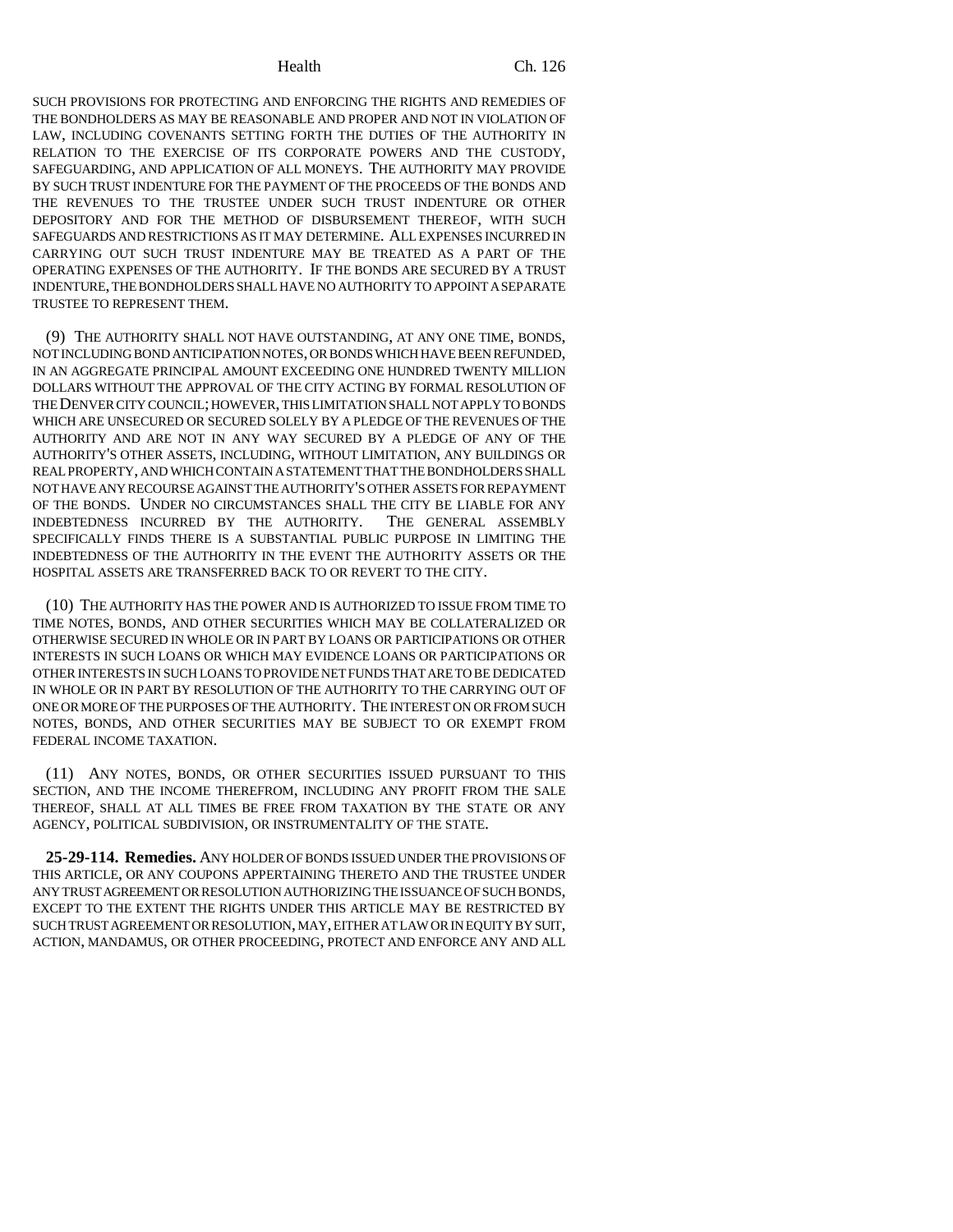RIGHTS UNDER THE LAWS OF THE STATE OR GRANTED UNDER THIS ARTICLE OR UNDER SUCH AGREEMENT OR RESOLUTION, OR UNDER ANY OTHER CONTRACT EXECUTED BY THE AUTHORITY PURSUANT TO THIS ARTICLE, AND MAY ENFORCE AND COMPEL THE PERFORMANCE OF ALL DUTIES REQUIRED BY THIS ARTICLE OR BY SUCH TRUST AGREEMENT OR RESOLUTION TO BE PERFORMED BY THE AUTHORITY OR BY AN OFFICER THEREOF.

**25-29-115. Negotiable instruments.** NOTWITHSTANDING ANY OF THE FOREGOING PROVISIONS OF THIS ARTICLE OR ANY RECITALS IN ANY BONDS ISSUED UNDER THE PROVISIONS OF THIS ARTICLE, ALL SUCH BONDS AND INTEREST COUPONS APPERTAINING THERETO SHALL BE NEGOTIABLE INSTRUMENTS UNDER THE LAWS OF THIS STATE, SUBJECT ONLY TO ANY APPLICABLE PROVISIONS FOR REGISTRATION.

**25-29-116. Bonds eligible for investment.** BONDS ISSUED UNDER THE PROVISIONS OF THIS ARTICLE ARE HEREBY MADE SECURITIES IN WHICH ALL INSURANCE COMPANIES, TRUST COMPANIES, BANKING ASSOCIATIONS, SAVINGS AND LOAN ASSOCIATIONS, INVESTMENT COMPANIES, EXECUTORS, ADMINISTRATORS, TRUSTEES, AND OTHER FIDUCIARIES MAY PROPERLY AND LEGALLY INVEST FUNDS, INCLUDING CAPITAL IN THEIR CONTROL OR BELONGING TO THEM. PUBLIC ENTITIES, AS DEFINED IN SECTION 24-75-601 (1), C.R.S., MAY INVEST PUBLIC FUNDS IN SUCH BONDS ONLY IF SAID BONDS SATISFY THE INVESTMENT REQUIREMENTS ESTABLISHED IN PART 6 OF ARTICLE 75 OF TITLE 24, C.R.S. SUCH BONDS ARE HEREBY MADE SECURITIES WHICH MAY PROPERLY AND LEGALLY BE DEPOSITED WITH AND RECEIVED BY ANY STATE OR MUNICIPAL OFFICER OR ANY AGENCY OR POLITICAL SUBDIVISION OF THE STATE FOR ANY PURPOSE FOR WHICH THE DEPOSIT OF BONDS, NOTES, OR OBLIGATIONS OF THE STATE IS AUTHORIZED BY LAW.

**25-29-117. Refunding bonds.** (1) THE BOARD OF DIRECTORS MAY PROVIDE FOR THE ISSUANCE OF REFUNDING OBLIGATIONS OF THE AUTHORITY FOR THE PURPOSE OF REFUNDING ANY OBLIGATIONS THEN OUTSTANDING WHICH HAVE BEEN ISSUED UNDER THE PROVISIONS OF THIS ARTICLE, INCLUDING THE PAYMENT OF ANY REDEMPTION PREMIUM THEREON AND ANY INTEREST ACCRUED OR TO ACCRUE TO THE DATE OF REDEMPTION OF SUCH OBLIGATIONS, AND FOR ANY CORPORATE PURPOSE OF THE AUTHORITY.

(2) REFUNDING OBLIGATIONS ISSUED AS PROVIDED IN SUBSECTION (1) OF THIS SECTION MAY BE SOLD OR EXCHANGED FOR OUTSTANDING OBLIGATIONS ISSUED UNDER THIS ARTICLE, AND, IF SOLD, THE PROCEEDS THEREOF MAY BE APPLIED, IN ADDITION TO ANY OTHER AUTHORIZED PURPOSES, TO THE PURCHASE, REDEMPTION, OR PAYMENT OF SUCH OUTSTANDING OBLIGATIONS. PENDING THE APPLICATION OF THE PROCEEDS OF ANY SUCH REFUNDING OBLIGATIONS, WITH ANY OTHER AVAILABLE FUNDS, TO THE PAYMENT OF THE PRINCIPAL, THE ACCRUED INTEREST, AND ANY REDEMPTION PREMIUM ON THE OBLIGATIONS BEING REFUNDED AND, IF SO PROVIDED OR PERMITTED IN THE RESOLUTION AUTHORIZING THE ISSUANCE OF SUCH REFUNDING OBLIGATIONS OR IN THE TRUST AGREEMENT SECURING THE SAME, TO THE PAYMENT OF ANY INTEREST ON SUCH REFUNDING OBLIGATIONS AND ANY EXPENSES IN CONNECTION WITH SUCH REFUNDING, SUCH PROCEEDS MAY BE INVESTED IN SECURITIES MEETING THE INVESTMENT REQUIREMENTS ESTABLISHED IN PART 6 OF ARTICLE 75 OF TITLE 24,C.R.S., WHICH SHALL MATURE OR WHICH SHALL BE SUBJECT TO REDEMPTION BY THE HOLDERS THEREOF, AT THE OPTION OF SUCH HOLDERS, NOT LATER THAN THE RESPECTIVE DATES WHEN THE PROCEEDS, TOGETHER WITH THE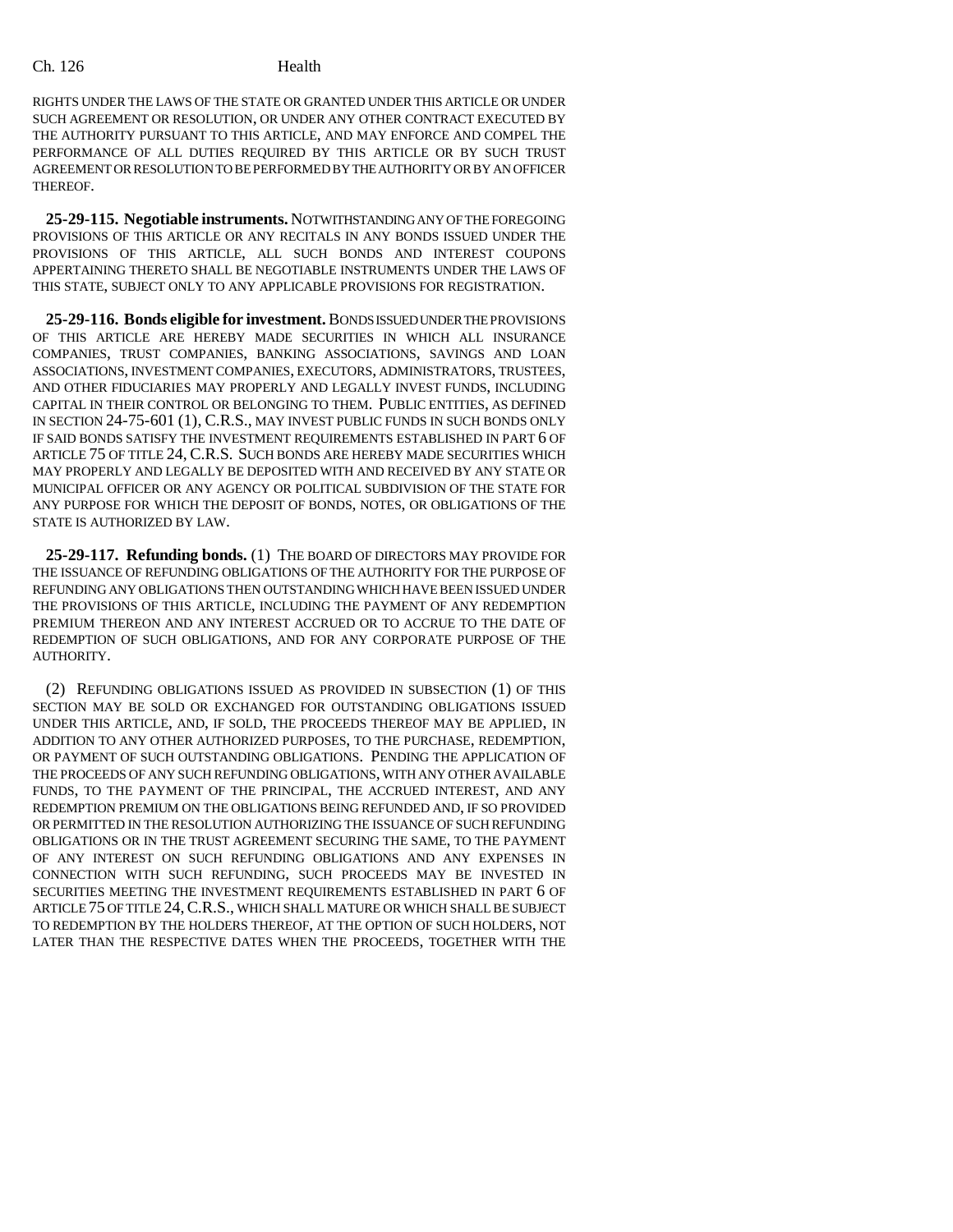INTEREST ACCRUING THEREON, WILL BE REQUIRED FOR THE PURPOSES INTENDED.

**25-29-118. Nonliability of state for bonds.** NEITHER THE STATE OF COLORADO NOR THE CITY SHALL BE LIABLE FOR BONDS OF THE AUTHORITY, AND SUCH BONDS SHALL NOT CONSTITUTE A DEBT OF THE STATE OR THE CITY. THE BONDS SHALL CONTAIN ON THE FACE THEREOF A STATEMENT TO SUCH EFFECT.

**25-29-119. Members of authority not personally liable on bonds.** NEITHER THE MEMBERS OF THE BOARD OF DIRECTORS NOR ANY AUTHORIZED PERSON EXECUTING BONDS ISSUED PURSUANT TO THIS ARTICLE SHALL BE PERSONALLY LIABLE FOR SUCH BONDS BY REASON OF THE EXECUTION OR ISSUANCE THEREOF.

**25-29-120. Annual report.** THE AUTHORITY SHALL SUBMIT TO THE MAYOR OF THE CITY WITHIN SIX MONTHS AFTER THE END OF THE FISCAL YEAR A REPORT WHICH SHALL SET FORTH A COMPLETE AND DETAILED OPERATING AND FINANCIAL STATEMENT OF THE AUTHORITY DURING SUCH YEAR. ALSO INCLUDED IN THE REPORT SHALL BE ANY RECOMMENDATIONS WITH REFERENCE TO ADDITIONAL LEGISLATION OR OTHER ACTION THAT MAY BE NECESSARY TO CARRY OUT THE PURPOSES OF THE AUTHORITY.

**25-29-121. Powers of the authority - investments.** (1) THE AUTHORITY HAS THE POWER:

(a) TO INVEST ANY FUNDS NOT REQUIRED FOR IMMEDIATE DISBURSEMENT IN PROPERTY OR IN SECURITIES WHICH MEET THE STANDARD FOR INVESTMENTS ESTABLISHED IN SECTION 15-1-304,C.R.S., PROVIDED SUCH INVESTMENT ASSISTS THE AUTHORITY IN CARRYING OUT ITS PUBLIC PURPOSES; AND TO SELL FROM TIME TO TIME SUCH SECURITIES THUS PURCHASED AND HELD; AND TO DEPOSIT ANY SECURITIES IN ANY TRUST BANK WITHIN OR WITHOUT THE STATE. ANY FUNDS DEPOSITED IN A BANKING INSTITUTION OR IN ANY DEPOSITORY AUTHORIZED IN SECTION 24-75-603, C.R.S., SHALL BE SECURED IN SUCH MANNER AND SUBJECT TO SUCH TERMS AND CONDITIONS AS THE BOARD MAY DETERMINE, WITH OR WITHOUT PAYMENT OF ANY INTEREST ON SUCH DEPOSIT, INCLUDING, WITHOUT LIMITATION, TIME DEPOSITS EVIDENCED BY CERTIFICATES OF DEPOSIT. ANY COMMERCIAL BANK INCORPORATED UNDER THE LAWS OF THIS STATE WHICH MAY ACT AS DEPOSITORY OF ANY FUNDS OF THE AUTHORITY MAY ISSUE INDEMNIFYING BONDS OR MAY PLEDGE SUCH SECURITIES AS MAY BE REQUIRED BY THE BOARD OF DIRECTORS.

(b) NOTWITHSTANDING THE PROVISIONS OF PARAGRAPH (a) OF THIS SUBSECTION (1), TO CONTRACT WITH THE HOLDERS OF ANY OF ITS NOTES OR BONDS AS TO THE CUSTODY, COLLECTION, SECURING, INVESTMENT, AND PAYMENT OF ANY MONEYS OF THE AUTHORITY AND OF ANY MONEYS HELD IN TRUST OR OTHERWISE FOR THE PAYMENT OF NOTES OR BONDS AND TO CARRY OUT SUCH CONTRACT. MONEYS HELD IN TRUST OR OTHERWISE FOR THE PAYMENT OF NOTES OR BONDS OR IN ANY WAY TO SECURE NOTES OR BONDS AND DEPOSITS OF SUCH MONEYS MAY BE SECURED IN THE SAME MANNER AS MONEYS OF THE AUTHORITY, AND ALL BANKS AND TRUST COMPANIES ARE AUTHORIZED TO GIVE SUCH SECURITY FOR SUCH DEPOSITS.

**25-29-122. Agreement of this state.** THIS STATE DOES HEREBY PLEDGE TO AND AGREE WITH THE HOLDERS OF ANY NOTES OR BONDS ISSUED UNDER THIS ARTICLE THAT THIS STATE WILL NOT LIMIT OR ALTER THE RIGHTS HEREBY VESTED IN THE AUTHORITY TO FULFILL THE TERMS OF ANY AGREEMENTS MADE WITH THE SAID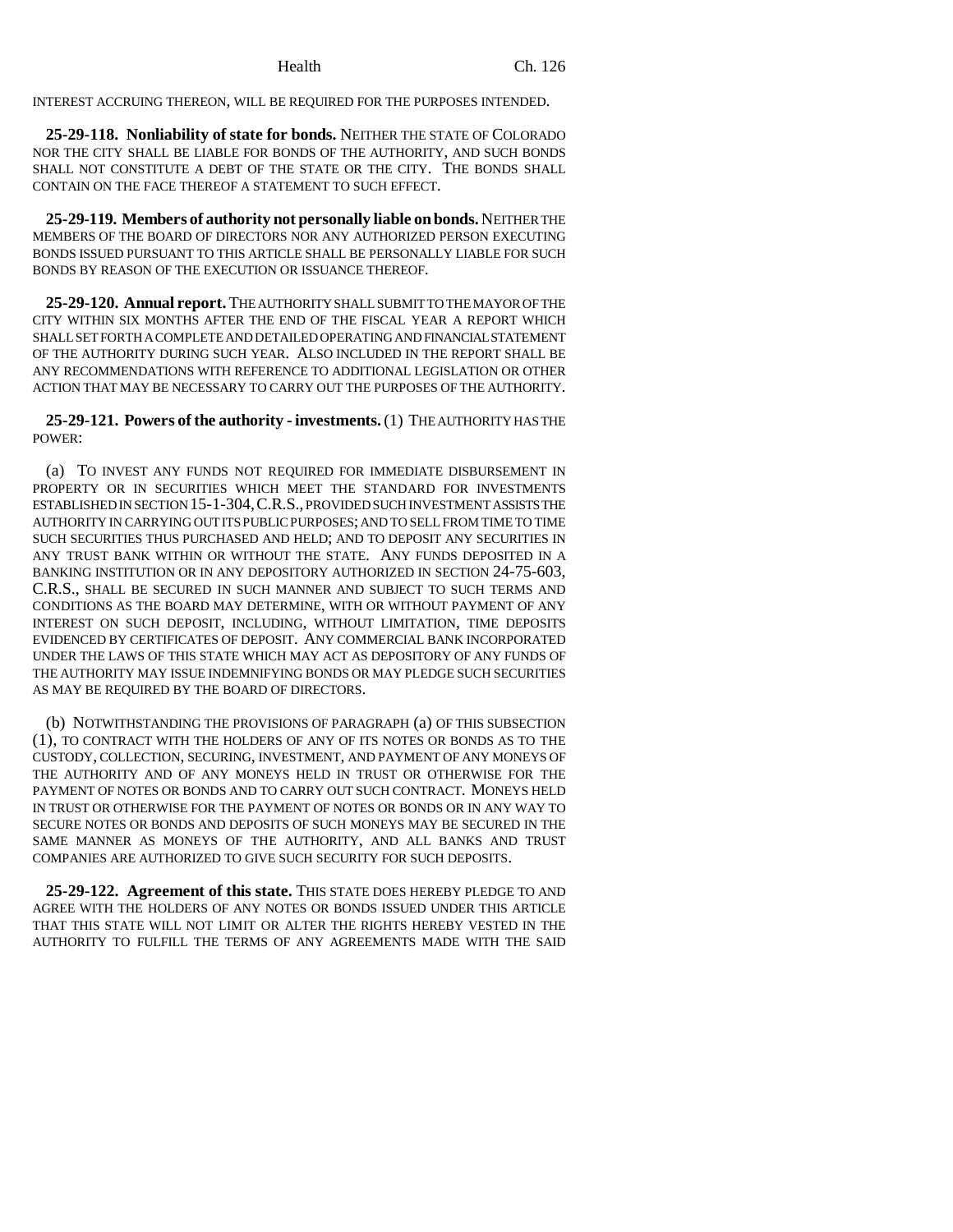HOLDERS THEREOF OR IN ANY WAY IMPAIR THE RIGHTS AND REMEDIES OF SUCH HOLDERS UNTIL SUCH NOTES AND BONDS, TOGETHER WITH THE INTEREST THEREON, WITH INTEREST ON ANY UNPAID INSTALLMENTS OF INTEREST, AND ALL COSTS AND EXPENSES IN CONNECTION WITH ANY ACTION OR PROCEEDING BY OR ON BEHALF OF SUCH HOLDERS ARE FULLY MET AND DISCHARGED. THE AUTHORITY IS AUTHORIZED TO INCLUDE THIS PLEDGE AND AGREEMENT OF THIS STATE IN ANY AGREEMENT WITH THE HOLDERS OF SUCH NOTES OR BONDS.

**25-29-123. This article not a limitation of powers.** NOTHING IN THIS ARTICLE SHALL BE CONSTRUED AS A RESTRICTION OR LIMITATION UPON ANY OTHER POWERS WHICH THE AUTHORITY MIGHT OTHERWISE HAVE UNDER ANY OTHER LAW OF THIS STATE, AND THIS ARTICLE IS CUMULATIVE TO ANY SUCH POWERS. THIS ARTICLE DOES AND SHALL BE CONSTRUED TO PROVIDE A COMPLETE, ADDITIONAL, AND ALTERNATIVE METHOD FOR THE DOING OF THE THINGS AUTHORIZED THEREBY AND SHALL BE REGARDED AS SUPPLEMENTAL AND ADDITIONAL TO POWERS CONFERRED BY OTHER LAWS. HOWEVER, THE ISSUANCE OF BONDS, NOTES, AND OTHER OBLIGATIONS AND REFUNDING BONDS UNDER THE PROVISIONS OF THIS ARTICLE NEED NOT COMPLY WITH THE REQUIREMENTS OF ANY OTHER STATE LAW APPLICABLE TO THE ISSUANCE OF BONDS, NOTES, AND OTHER OBLIGATIONS. NO PROCEEDINGS, NOTICE, OR APPROVAL SHALL BE REQUIRED FOR THE ISSUANCE OF ANY BONDS, NOTES, OR OTHER OBLIGATIONS OR ANY INSTRUMENT AS SECURITY THEREFOR, EXCEPT AS IS PROVIDED IN THIS ARTICLE.

**25-29-124. Exemption from property taxation.** THE AUTHORITY SHALL BE EXEMPT FROM ANY GENERAL AD VALOREM TAXES UPON ANY PROPERTY OF THE AUTHORITY ACQUIRED AND USED FOR ITS PUBLIC PURPOSES. THE AUTHORITY MAY ENTER INTO AGREEMENTS TO PAY ANNUAL SUMS IN LIEU OF TAXES TO ANY COUNTY, MUNICIPALITY, OR OTHER TAXING ENTITY WITH RESPECT TO ANY REAL PROPERTY WHICH IS OWNED BY THE AUTHORITY AND IS LOCATED IN SUCH COUNTY, MUNICIPALITY, OR OTHER TAXING ENTITY.

**25-29-125. General assembly retains authority to enact laws governing Denver health and hospital authority.** THE GENERAL ASSEMBLY EXPRESSLY RESERVES ITS PLENARY LEGISLATIVE AUTHORITY RELATING TO THE DENVER HEALTH AND HOSPITAL AUTHORITY, INCLUDING BUT NOT LIMITED TO THE AUTHORITY TO ENACT LAWS RELATING THERETO. NOTHING IN THIS PART 5 OR PART 6 OF THIS ARTICLE OR IN SECTION 11 OF ARTICLE II OF THE STATE CONSTITUTION OR IN SECTION 10 OF ARTICLE I OF THE FEDERAL CONSTITUTION, RELATING TO IMPAIRMENT OF THE OBLIGATION OF CONTRACT, SHALL BE CONSTRUED TO LIMIT SAID LEGISLATIVE AUTHORITY. ANY CONTRACT OR OTHER OBLIGATION OF THE AUTHORITY IS EXPRESSLY SUBJECT TO THE PROVISIONS OF THIS SECTION, AND THE PARTIES TO SUCH CONTRACT OR OBLIGATION SHALL NOT ASSERT SUCH CONTRACT OR OBLIGATION AS A BAR TO THE GENERAL ASSEMBLY'S EXERCISE OF LEGISLATIVE AUTHORITY RELATING TO THE DENVER HEALTH AND HOSPITAL AUTHORITY.

**25-29-126. Severability.** ANY PROVISION OF THIS ARTICLE DECLARED TO BE UNCONSTITUTIONAL OR OTHERWISE INVALID SHALL NOT IMPAIR THE REMAINING PROVISIONS OF THIS ARTICLE.

**SECTION 2.** 12-36-117 (1) (m), Colorado Revised Statutes, 1991 Repl. Vol., as amended, is amended to read: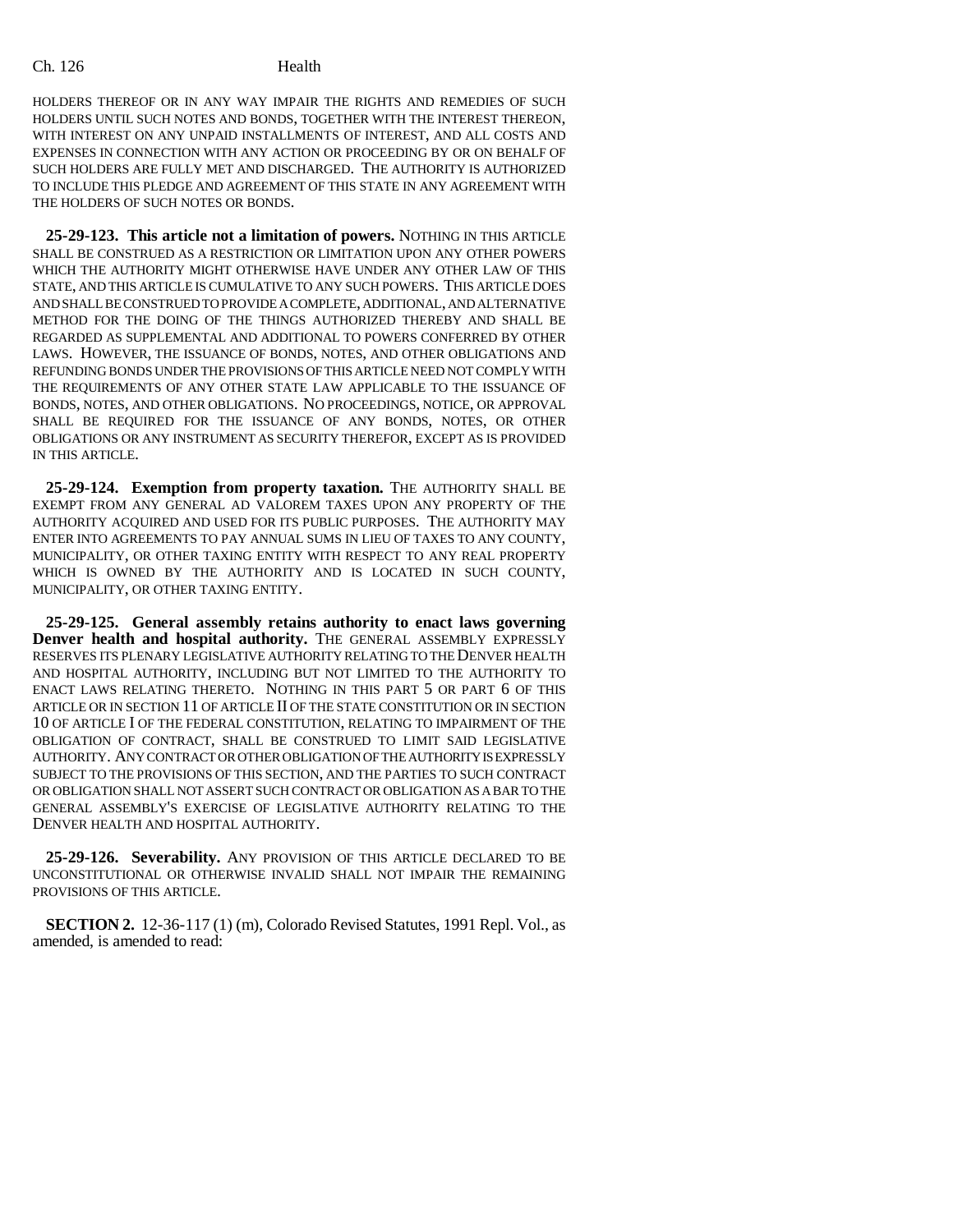**12-36-117. Unprofessional conduct.** (1) "Unprofessional conduct" as used in this article means:

(m) Except as otherwise provided in section 25-3-103.7 AND SECTION 25-3-314, C.R.S., practicing medicine as the partner, agent, or employee of, or in joint adventure with, any person who does not hold a license to practice medicine within this state, or practicing medicine as an employee of, or in joint adventure with, any partnership or association any of whose partners or associates do not hold a license to practice medicine within this state, or practicing medicine as an employee of or in joint adventure with any corporation other than a professional service corporation for the practice of medicine as defined in section 12-36-134. Any licensee holding a license to practice medicine in this state may accept employment from any person, partnership, association, or corporation to examine and treat the employees of such person, partnership, association, or corporation.

**SECTION 3.** 24-77-102 (15) (b), Colorado Revised Statutes, 1988 Repl. Vol., as amended, is amended BY THE ADDITION OF A NEW SUBPARAGRAPH to read:

**24-77-102. Definitions.** As used in this article, unless the context otherwise requires:

(15) (b) "Special purpose authority" includes, but is not limited to:

(X) THE DENVER HEALTH AND HOSPITAL AUTHORITY CREATED PURSUANT TO SECTION 25-29-103 (1), C.R.S.

**SECTION 4.** 25-3-314, Colorado Revised Statutes, 1989 Repl. Vol., is amended to read:

**25-3-314. Charge for professional services.** Any hospital which is owned and operated by a county, or by a city and county, having a population in excess of two hundred fifty thousand persons and which is a teaching hospital duly accredited as such by the joint commission on accreditation of hospitals and by the council on medical education of the American medical association may employ physicians and surgeons licensed to practice medicine in the state of Colorado for the performance of professional services in such hospital or in any related outpatient facility located within the geographical confines of the hospital, which facility is owned by such county or city and county. Charges for the services so rendered by any such physician or surgeon, excluding professional trainees, shall MAY be collected through the medium of such hospital in the name of the physician or surgeon and, upon collection, shall MAY be placed in a medical practice fund to be established, maintained, and used by such hospital solely for the purpose of payment of compensation to the physicians and surgeons so employed and for the payment of consultation fees to other physicians and surgeons not so employed, or directly to physicians and surgeons who are directly engaged in medical research or medical education.